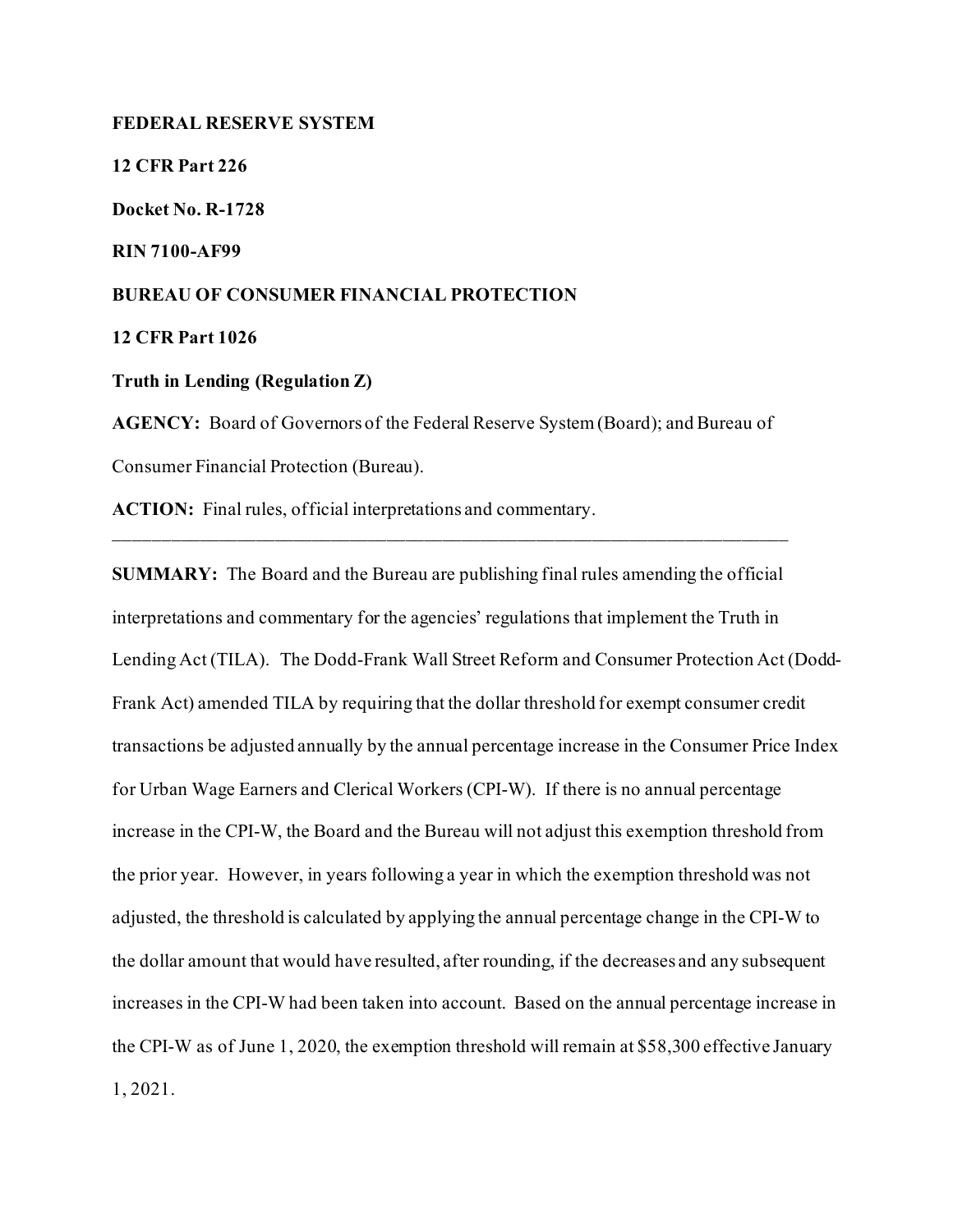Because the Dodd-Frank Act also requires similar adjustments in the Consumer Leasing Act's threshold for exempt consumer leases, the Board and the Bureau are making similar amendments to each of their respective regulations implementing the Consumer Leasing Act elsewhere in this issue of the *Federal Register*.

**DATES:** This final rule is effective January 1, 2021.

## **FOR FURTHER INFORMATION CONTACT:** *Board:* Vivian W. Wong, Senior Counsel,

Division of Consumer and Community Affairs, Board of Governors of the Federal Reserve System, at (202) 452-3667; for users of Telecommunications Device for the Deaf (TDD) only, contact (202) 263-4869.

*Bureau:* Rachel Ross, Attorney-Advisor, Office of Regulations, Bureau of Consumer Financial Protection, at (202) 435-7700. If you require this document in an alternative electronic format, please contact *[CFPB\\_Accessibility@cfpb.gov](mailto:CFPB_Accessibility@cfpb.gov)*.

## **SUPPLEMENTARY INFORMATION:**

#### **I. Background**

The Dodd-Frank Wall Street Reform and Consumer Protection Act of 2010 (Dodd-Frank Act) increased the threshold in the Truth in Lending Act (TILA) for exempt consumer credit transactions, $<sup>1</sup>$  $<sup>1</sup>$  $<sup>1</sup>$  and the threshold in the Consumer Leasing Act (CLA) for exempt consumer</sup> leases, from \$25,000 to \$50,000, effective July 21, 2011.[2](#page-1-1) In addition, the Dodd-Frank Act requires that, on and after December 31, 2011, these thresholds be adjusted annually for inflation by the annual percentage increase in the Consumer Price Index for Urban Wage Earners and

<span id="page-1-0"></span> $<sup>1</sup>$  Although consumer credit transactions above the threshold are generally exempt, loans secured by real property or</sup> by personal property used or expected to be used as the principal dwelling of a consumer and private education loans are covered by TILA regardless of the loan amount. *See* 12 CFR 226.3(b)(1)(i) (Board) and 12 CFR 1026.3(b)(1)(i) (Bureau).

<span id="page-1-1"></span><sup>2</sup> Pub.L. 111-203, section 1100E, 124 Stat. 1376, 2111(2010).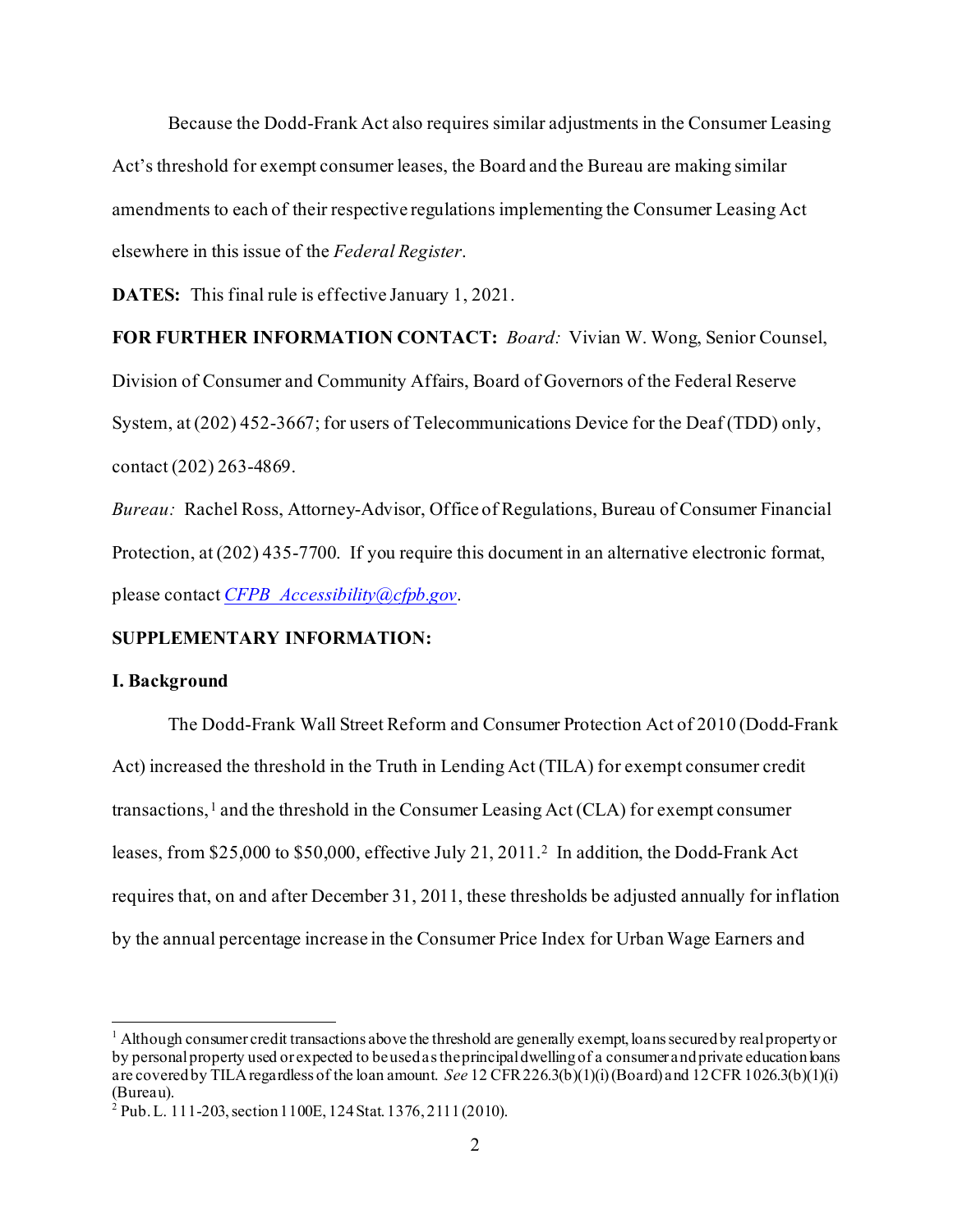Clerical Workers (CPI-W), as published by the Bureau of Labor Statistics. In April 2011, the Board issued a final rule amending Regulation Z (which implements TILA) consistent with these provisions of the Dodd-Frank Act, along with a similar final rule amending Regulation M (which implements the CLA) (collectively, the Board Final Threshold Rules).[3](#page-2-0)

Title X of the Dodd-Frank Act transferred rulemaking authority for a number of consumer financial protection laws from the Board to the Bureau, effective July 21, 2011. In connection with this transfer of rulemaking authority, the Bureau issued its own Regulation Z implementing TILA, 12 CFR part 1026, substantially duplicating the Board's Regulation Z.[4](#page-2-1) Although the Bureau has the authority to issue rules to implement TILA for most entities, the Board retains authority to issue rules under TILA for certain motor vehicle dealers covered by section 1029(a) of the Dodd-Frank Act, and the Board's Regulation Z continues to apply to those entities.<sup>[5](#page-2-2)</sup>

The Board's and the Bureau's regulations,<sup>[6](#page-2-3)</sup> and their accompanying commentaries, provide that the exemption threshold will be adjusted annually effective January 1 of each year

based on any annual percentage increase in the CPI-W that was in effect on the preceding June 1.

They further provide that any increase in the threshold amount will be rounded to the nearest

<span id="page-2-0"></span><sup>&</sup>lt;sup>3</sup> 76 FR 18354 (Apr. 4, 2011); 76 FR 18349 (Apr. 4, 2011).<br><sup>4</sup> See 76 FR 79768 (Dec. 22, 2011); 81 FR 25323 (Apr. 28, 2016).

<span id="page-2-2"></span><span id="page-2-1"></span><sup>&</sup>lt;sup>5</sup> Section 1029(a) of the Dodd-Frank Act states: "Except as permitted in subsection (b), the Bureau may not exercise any rulemaking, supervisory, enforcement, or any other authority ... over a motor vehicle dealer that is predominantly engaged in the sale and servicing of motor vehicles, the leasing and servicing of motor vehicles, or both." 12 U.S.C. 5519(a). Section 1029(b) of the Dodd-Frank Act provides that subsection (a) shall not apply to any person, to the extent that such person (1) provides consumers with any services related to residential or commercial mortgages or self-financing transactions involving real property; (2) operates a line of business (A) that involves the extension of retail credit or retail leases involving motor vehicles; and (B) in which (i) the extension of retail credit or retail leases are provided directly to consumers; and (ii) the contract governing such extension of retail credit or retail leases is not routinely assigned to an unaffiliated third party finance or leasing source; or (3) offers or provides a consumer financial product or service not involving or related to the sale, financing, leasing, rental, repair, refurbishment, maintenance, or other servicing of motor vehicles, motor vehicle parts, or any related or ancillary product or service. 12 U.S.C. 5519(b).

<span id="page-2-3"></span> $6$  12 CFR 226.3(b)(1)(ii) (Board) and 12 CFR 1026.3(b)(1)(ii) (Bureau).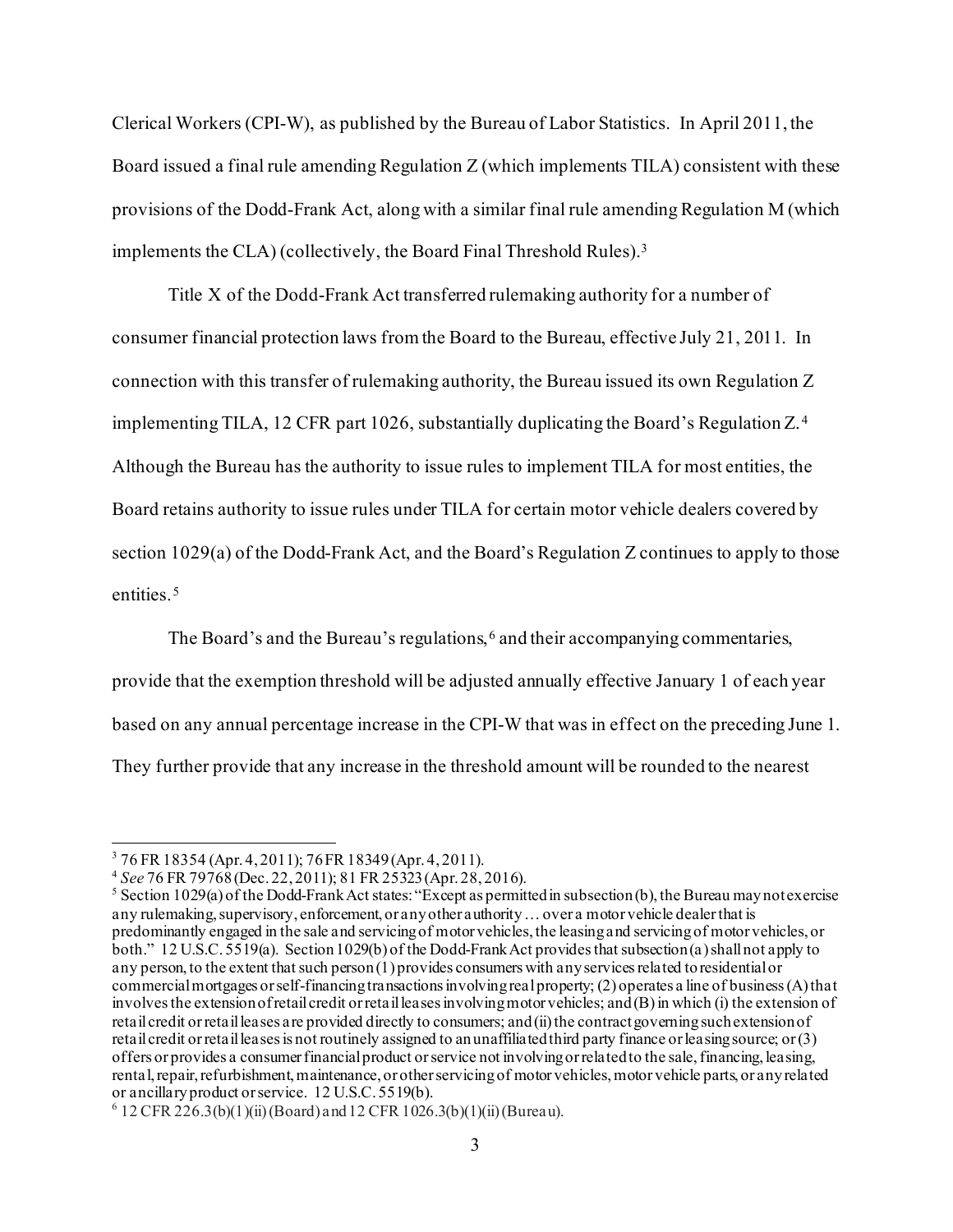\$100 increment. For example, if the annual percentage increase in the CPI-W would result in a \$950 increase in the threshold amount, the threshold amount will be increased by \$1,000. However, if the annual percentage increase in the CPI-W would result in a \$949 increase in the threshold amount, the threshold amount will be increased by \$900.[7](#page-3-0) Since 2011, the Board and the Bureau have adjusted the Regulation Z exemption threshold annually, in accordance with these rules.

On November 30, 2016, the Board and the Bureau published a final rule in the *Federal Register* to memorialize the calculation method used by the agencies each year to adjust the exemption threshold to ensure that, as contemplated by section 1100E(b) of the Dodd-Frank Act, the values for the exemption threshold keep pace with the CPI-W (Regulation Z Adjustment Calculation Rule). [8](#page-3-1) The Regulation Z Adjustment Calculation Rule memorialized the policy that, if there is no annual percentage increase in the CPI-W, the Board and Bureau will not adjust the exemption threshold from the prior year. The Regulation Z Adjustment Calculation Rule also provided that, in years following a year in which the exemption threshold was not adjusted because there was a decrease in the CPI-W from the previous year, the threshold is calculated by applying the annual percentage change in the CPI-W to the dollar amount that would have resulted, after rounding, if the decreases and any subsequent increases in the CPI-W had been taken into account. If the resulting amount calculated, after rounding, is greater than the current threshold, then the threshold effective January 1 the following year will increase accordingly; if the resulting amount calculated, after rounding, is equal to or less than the current threshold, then the threshold effective January 1 the following year will not change, but future increases will be calculated based on the amount that would have resulted, after rounding.

<span id="page-3-0"></span><sup>7</sup> *See* comments 3(b)-1 in Supplements I of 12 CFR parts 226 and 1026.

<span id="page-3-1"></span><sup>8</sup> *See* 81 FR 86260 (Nov. 30, 2016).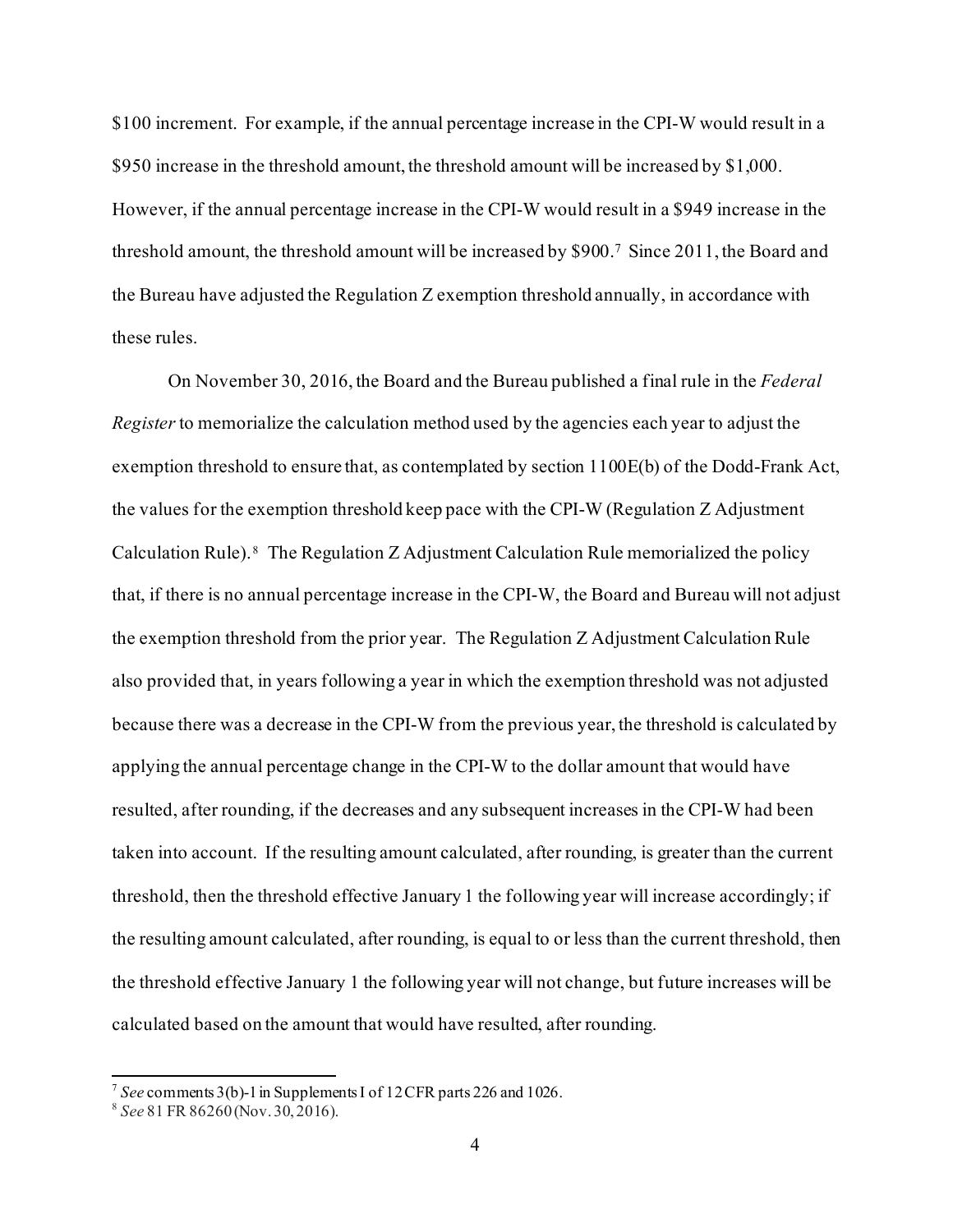### **II. 2021 Adjustment and Commentary Revision**

Effective January 1, 2021, the exemption threshold amount remains at \$58,300. This amount is based on the CPI-W in effect on June 1, 2020, which was reported on May 12, 2020. The Bureau of Labor Statistics publishes consumer-based indices monthly, but does not report a CPI change on June 1; indices are reported in the middle of the prior month. The CPI-W is a subset of the CPI-U index (based on all urban consumers) and represents approximately 29 percent of the U.S. population. The CPI-W reported on May 12, 2020 reflects a 0.1 percent increase in the CPI-W from April 2019 to April 2020. Accordingly, the 0.1 percent increase in the CPI-W from April 2019 to April 2020 results in an exemption threshold amount of \$58,300, after rounding. The Board and the Bureau are revising the commentaries to their respective regulations to add new comment  $3(b)$ -3.xii to state that, from January 1, 2021 through December 31, 2021, the threshold amount is \$58,300. These revisions are effective January 1, 2021. [9](#page-4-0)

## **III. Regulatory Analysis**

#### *Administrative Procedure Act*

Under the Administrative Procedure Act, notice and opportunity for public comment are not required if the Board and the Bureau find that notice and public comment are impracticable, unnecessary, or contrary to the public interest.<sup>10</sup> The amendments in this rule are technical and apply the method previously set forth in the Board Final Threshold Rules and the Regulation Z Adjustment Calculation Rule. For these reasons, the Board and the Bureau have determined that publishing a notice of proposed rulemaking and providing opportunity for public comment are unnecessary. Therefore, the amendments are adopted in final form.

<span id="page-4-1"></span><span id="page-4-0"></span><sup>9</sup> The agencies note that to add new comment 3(b)-3.xii to their respective rules, Supplement I to Part 226, s*ection 226.3 paragraph 3(b)* (Board) and Supplement I to part 1026, s*ection 1026.3*, paragraph *3(b)* (Bureau) are being republished in their entirety to comply with the *Federal Register's* publication requirement.  $10$  5 U.S.C. 553(b)(B).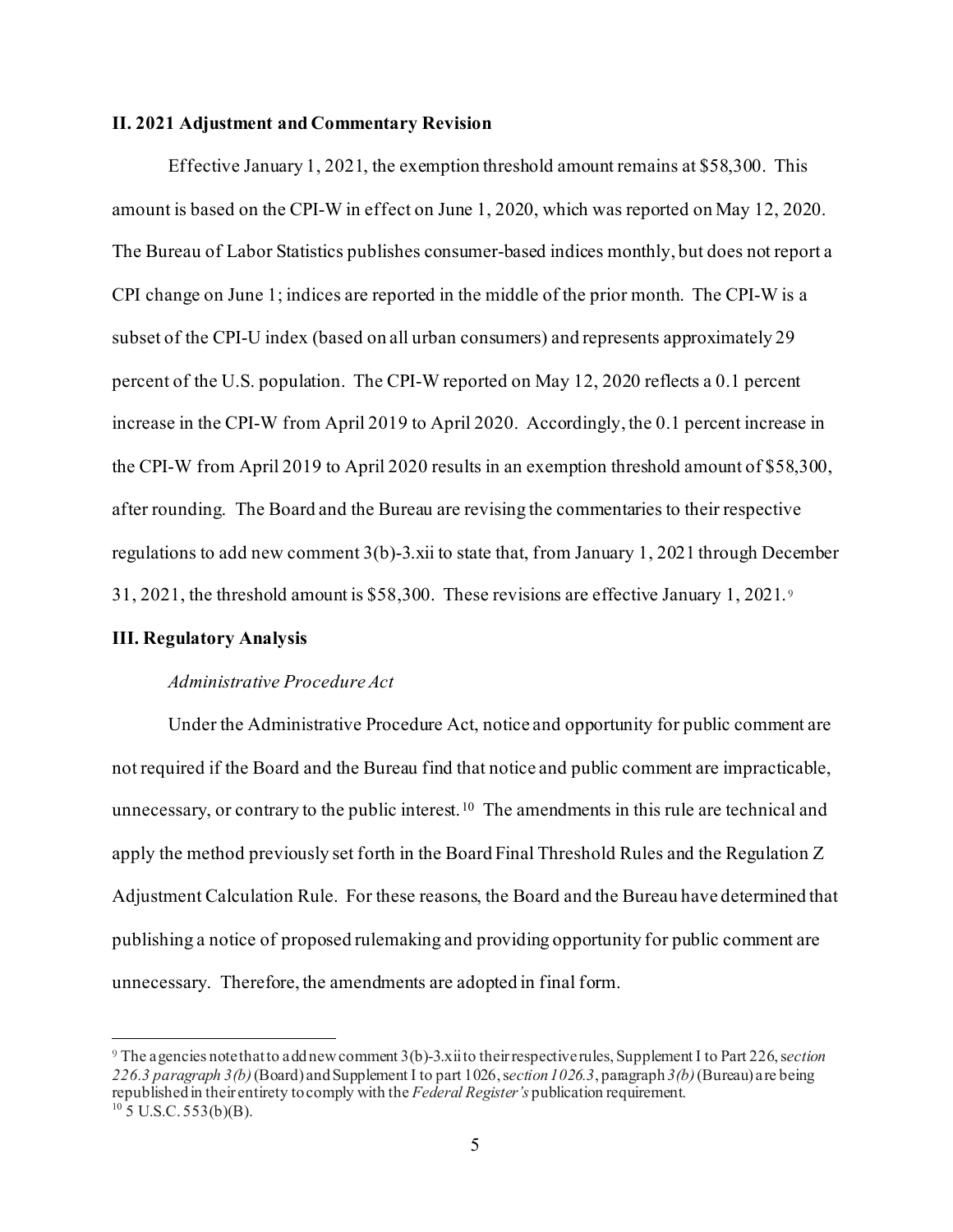## *Regulatory Flexibility Act*

The Regulatory Flexibility Act (RFA) does not apply to a rulemaking where a general notice of proposed rulemaking is not required.<sup>11</sup> As noted previously, the agencies have determined that it is unnecessary to publish a general notice of proposed rulemaking for this joint final rule. Accordingly, the RFA's requirements relating to an initial and final regulatory flexibility analysis do not apply.

# *Paperwork Reduction Act*

In accordance with the Paperwork Reduction Act of  $1995$ ,<sup>12</sup> the agencies reviewed this final rule. No collections of information pursuant to the Paperwork Reduction Act are contained in the final rule.

## *Bureau Congressional Review Act Statement*

Pursuant to the Congressional Review Act (5 U.S.C. 801 *et seq.*), the Bureau will submit a report containing this rule and other required information to the U.S. Senate, the U.S. House of Representatives, and the Comptroller General of the United States prior to the rule taking effect. The Office of Information and Regulatory Affairs (OIRA) has designated this rule as not a "major rule" as defined by 5 U.S.C. 804(2).

#### *Bureau Signing Authority*

The Acting Associate Director for Research, Markets and Regulations, Dan. S. Sokolov, having reviewed and approved this document, is delegating the authority to electronically sign this document to Laura Galban, a Bureau Federal Register Liaison, for purposes of publication in the *Federal Register*.

<span id="page-5-0"></span> $11\,$  5 U.S.C. 603(a), 604(a).

<span id="page-5-1"></span><sup>&</sup>lt;sup>12</sup> 44 U.S.C. 3506; 5 CFR part 1320.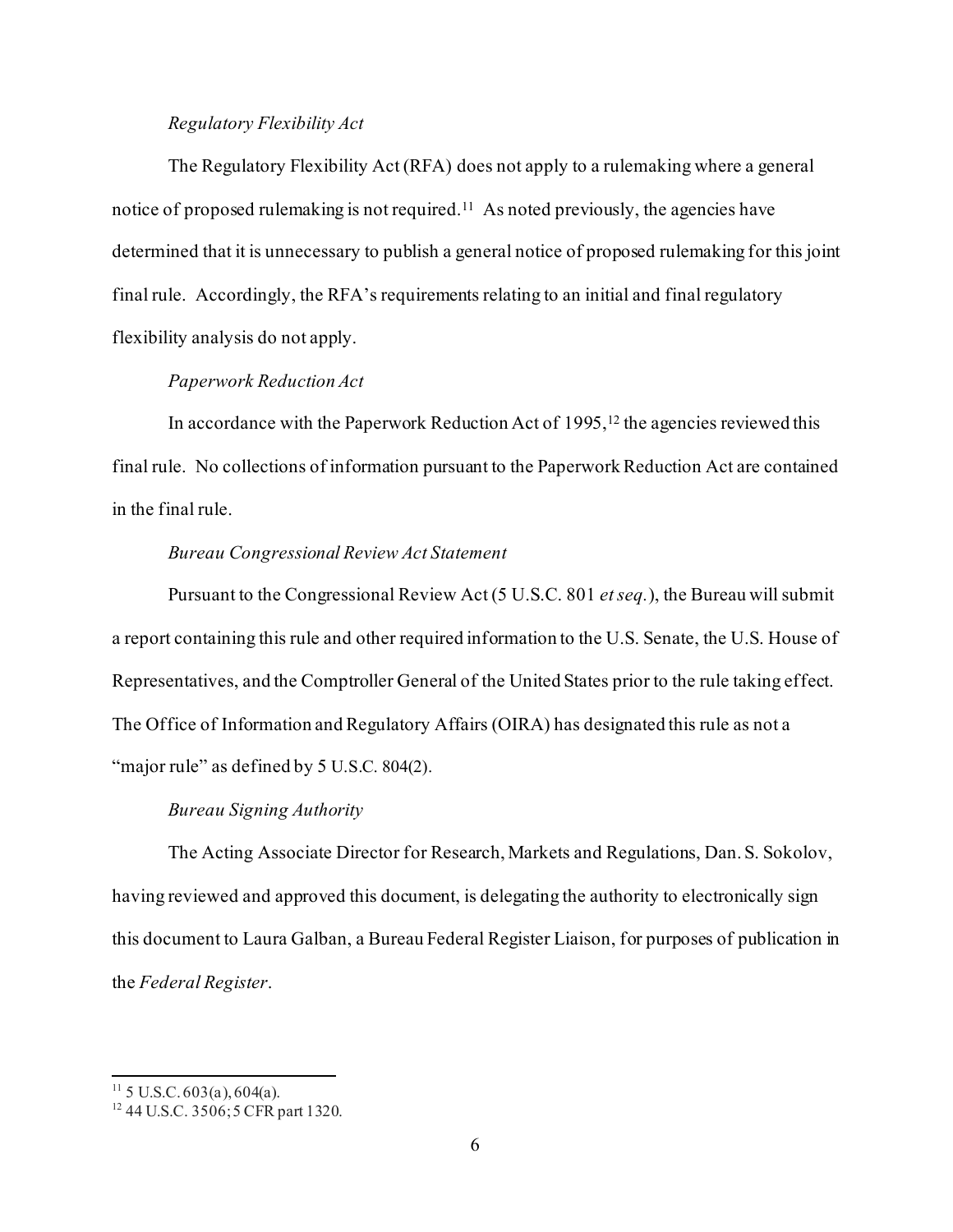## **List of Subjects**

## *12 CFR Part 226*

Advertising, Consumer protection, Federal Reserve System, Reporting and recordkeeping requirements, Truth in lending.

## *12 CFR Part 1026*

Advertising, Banking, Banks, Consumer protection, Credit, Credit unions, Mortgages,

National banks, Reporting and recordkeeping requirements, Savings associations, Truth in

lending.

## **BOARD OF GOVERNORS OF THE FEDERAL RESERVE SYSTEM**

## **Authority and Issuance**

For the reasons set forth in the preamble, the Board amends Regulation Z, 12 CFR part

226, as set forth below:

## **PART 226—TRUTH IN LENDING (REGULATION Z)**

1. The authority citation for part 226 continues to read as follows:

**Authority:** 12 U.S.C. 3806; 15 U.S.C. 1604, 1637(c)(5), 1639(l) and 1639h; Pub. L. No.

111-24, section 2, 123 Stat. 1734; Pub. L. No. 111-203, 124 Stat. 1376.

2. In Supplement I to part 226, under *Section 226.3—Exempt Transactions*, revise *3(b)* 

*Credit over applicable threshold amount*, to read as follows:

## **Supplement I to Part 226—Official Staff Interpretations**

\* \* \* \* \*

SUBPART A—GENERAL

\* \* \* \* \*

*Section 226.3—Exempt Transactions*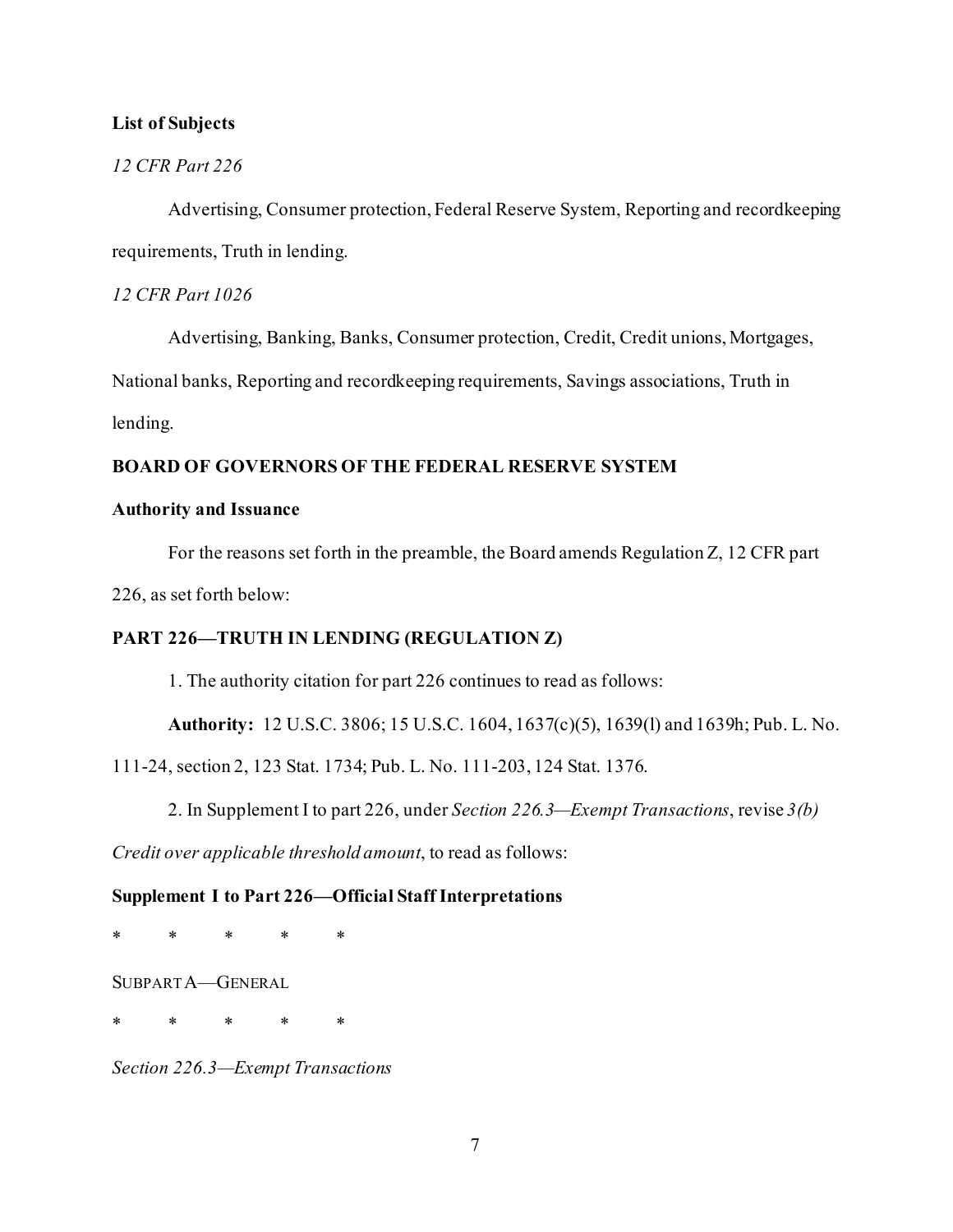## \* \* \* \* \*

### *3(b) Credit over applicable threshold amount.*

1. *Threshold amount.* For purposes of §226.3(b), the threshold amount in effect during a particular period is the amount stated in comment 3(b)-3 for that period. The threshold amount is adjusted effective January 1 of each year by any annual percentage increase in the Consumer Price Index for Urban Wage Earners and Clerical Workers (CPI-W) that was in effect on the preceding June 1. Comment 3(b)-3 will be amended to provide the threshold amount for the upcoming year after the annual percentage change in the CPI-W that was in effect on June 1 becomes available. Any increase in the threshold amount will be rounded to the nearest \$100 increment. For example, if the annual percentage increase in the CPI-W would result in a \$950 increase in the threshold amount, the threshold amount will be increased by \$1,000. However, if the annual percentage increase in the CPI-W would result in a \$949 increase in the threshold amount, the threshold amount will be increased by \$900.

2. *No increase in the CPI-W.* If the CPI-W in effect on June 1 does not increase from the CPI-W in effect on June 1 of the previous year, the threshold amount effective the following January 1 through December 31 will not change from the previous year. When this occurs, for the years that follow, the threshold is calculated based on the annual percentage change in the CPI-W applied to the dollar amount that would have resulted, after rounding, if decreases and any subsequent increases in the CPI-W had been taken into account.

i. *Net increases.* If the resulting amount calculated, after rounding, is greater than the current threshold, then the threshold effective January 1 the following year will increase accordingly.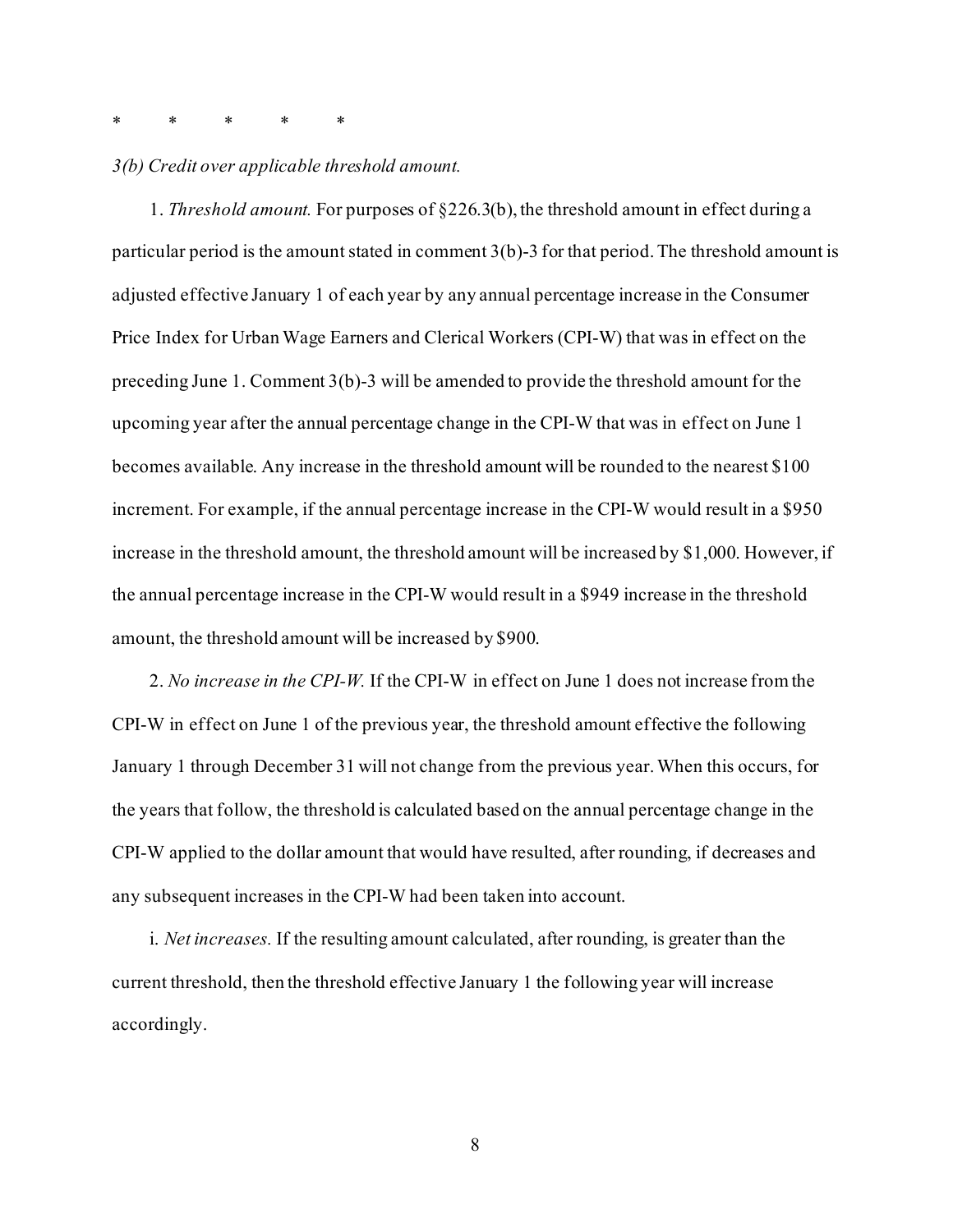ii. *Net decreases.* If the resulting amount calculated, after rounding, is equal to or less than the current threshold, then the threshold effective January 1 the following year will not change, but future increases will be calculated based on the amount that would have resulted.

3. *Threshold.* For purposes of §226.3(b), the threshold amount in effect during a particular period is the amount stated below for that period.

i. Prior to July 21, 2011, the threshold amount is \$25,000.

ii. From July 21, 2011 through December 31, 2011, the threshold amount is \$50,000.

iii. From January 1, 2012 through December 31, 2012, the threshold amount is \$51,800.

iv. From January 1, 2013 through December 31, 2013, the threshold amount is \$53,000.

v. From January 1, 2014 through December 31, 2014, the threshold amount is \$53,500.

vi. From January 1, 2015 through December 31, 2015, the threshold amount is \$54,600.

vii. From January 1, 2016 through December 31, 2016, the threshold amount is \$54,600.

viii. From January 1, 2017 through December 31, 2017, the threshold amount is \$54,600.

ix. From January 1, 2018 through December 31, 2018, the threshold amount is \$55,800.

x. From January 1, 2019 through December 31, 2019, the threshold amount is \$57,200.

xi. From January 1, 2020 through December 31, 2020, the threshold amount is \$58,300.

xii. From January 1, 2021 through December 31, 2021, the threshold amount is \$58,300.

4. *Open-end credit.*

i. *Qualifying for exemption.* An open-end account is exempt under §226.3(b) (unless secured by any real property, or by personal property used or expected to be used as the consumer's principal dwelling) if either of the following conditions is met:

A. The creditor makes an initial extension of credit at or after account opening that exceeds the threshold amount in effect at the time the initial extension is made. If a creditor makes an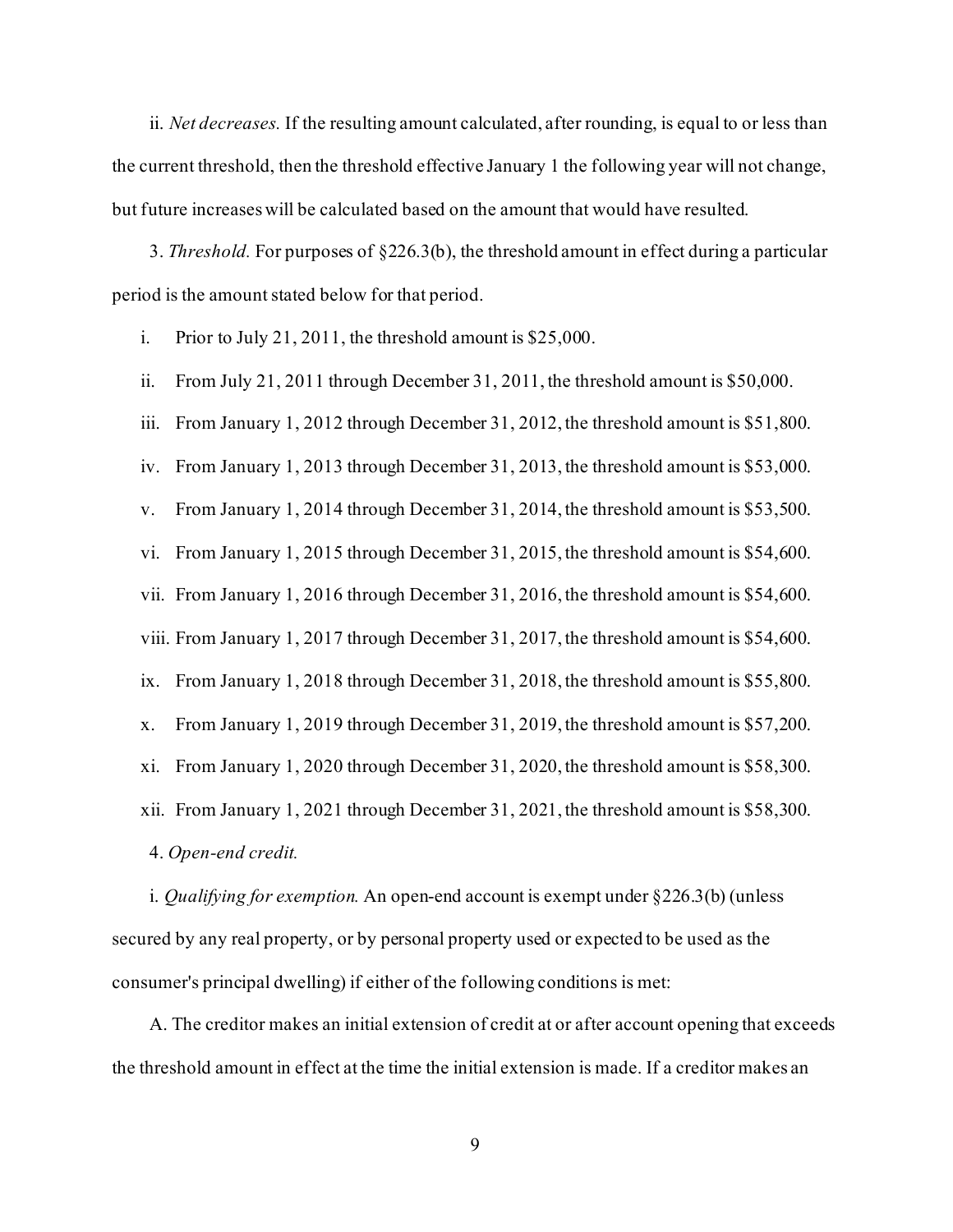initial extension of credit after account opening that does not exceed the threshold amount in effect at the time the extension is made, the creditor must have satisfied all of the applicable requirements of this part from the date the account was opened (or earlier, if applicable), including but not limited to the requirements of §226.6 (account-opening disclosures), §226.7 (periodic statements), §226.52 (limitations on fees), and §226.55 (limitations on increasing annual percentages rates, fees, and charges). For example:

(1) Assume that the threshold amount in effect on January 1 is \$50,000. On February 1, an account is opened but the creditor does not make an initial extension of credit at that time. On July 1, the creditor makes an initial extension of credit of \$60,000. In this circumstance, no requirements of this part apply to the account.

(2) Assume that the threshold amount in effect on January 1 is \$50,000. On February 1, an account is opened but the creditor does not make an initial extension of credit at that time. On July 1, the creditor makes an initial extension of credit of \$50,000 or less. In this circumstance, the account is not exempt and the creditor must have satisfied all of the applicable requirements of this part from the date the account was opened (or earlier, if applicable).

B. The creditor makes a firm written commitment at account opening to extend a total amount of credit in excess of the threshold amount in effect at the time the account is opened with no requirement of additional credit information for any advances on the account (except as permitted from time to time with respect to open-end accounts pursuant to  $\S 226.2(a)(20)$ .

ii. *Subsequent changes generally.* Subsequent changes to an open-end account or the threshold amount may result in the account no longer qualifying for the exemption in  $\S 226.3(b)$ . In these circumstances, the creditor must begin to comply with all of the applicable requirements of this part within a reasonable period of time after the account ceases to be exempt. Once an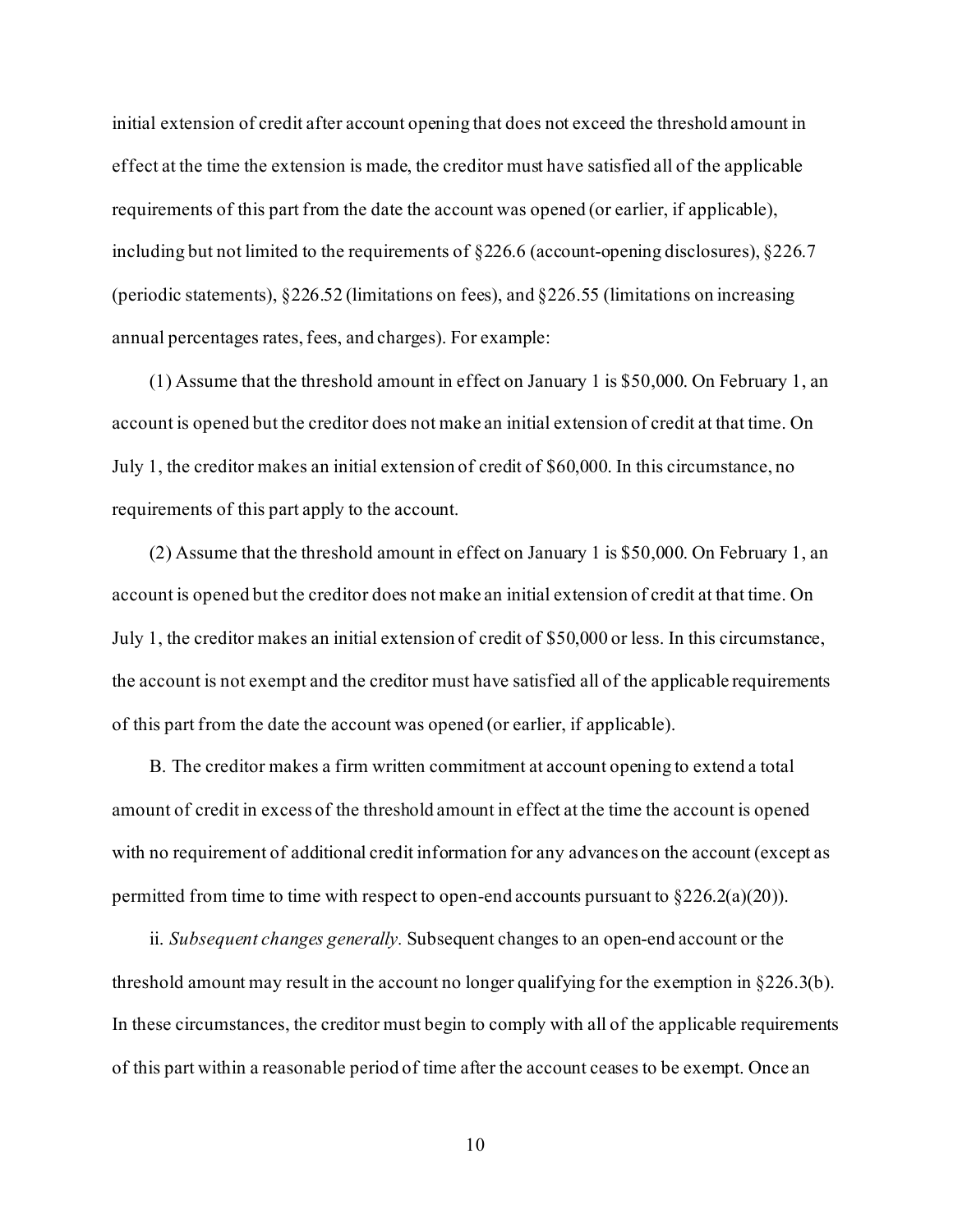account ceases to be exempt, the requirements of this part apply to any balances on the account. The creditor, however, is not required to comply with the requirements of this part with respect to the period of time during which the account was exempt. For example, if an open-end credit account ceases to be exempt, the creditor must within a reasonable period of time provide the disclosures required by §226.6 reflecting the current terms of the account and begin to provide periodic statements consistent with §226.7. However, the creditor is not required to disclose fees or charges imposed while the account was exempt. Furthermore, if the creditor provided disclosures consistent with the requirements of this part while the account was exempt, it is not required to provide disclosures required by §226.6 reflecting the current terms of the account. See also comment 3(b)-6.

iii. *Subsequent changes when exemption is based on initial extension of credit.* If a creditor makes an initial extension of credit that exceeds the threshold amount in effect at that time, the open-end account remains exempt under §226.3(b) regardless of a subsequent increase in the threshold amount, including an increase pursuant to  $\S 226.3(b)(1)(ii)$  as a result of an increase in the CPI-W. Furthermore, in these circumstances, the account remains exempt even if there are no further extensions of credit, subsequent extensions of credit do not exceed the threshold amount, the account balance is subsequently reduced below the threshold amount (such as through repayment of the extension), or the credit limit for the account is subsequently reduced below the threshold amount. However, if the initial extension of credit on an account does not exceed the threshold amount in effect at the time of the extension, the account is not exempt under §226.3(b) even if a subsequent extension exceeds the threshold amount or if the account balance later exceeds the threshold amount (for example, due to the subsequent accrual of interest).

iv. *Subsequent changes when exemption is based on firm commitment.*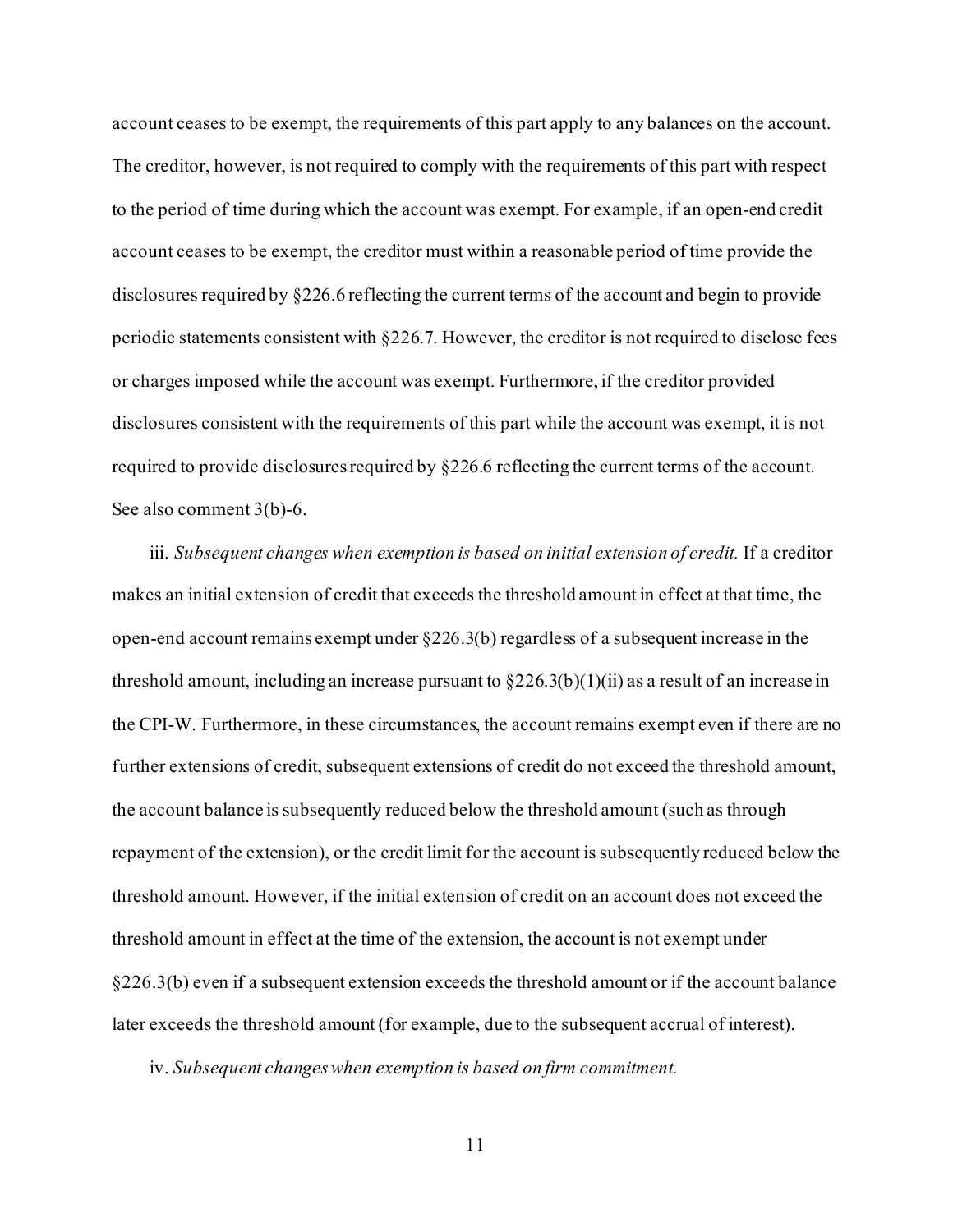A. *General.* If a creditor makes a firm written commitment at account opening to extend a total amount of credit that exceeds the threshold amount in effect at that time, the open-end account remains exempt under  $\S 226.3(b)$  regardless of a subsequent increase in the threshold amount pursuant to  $\S 226.3(b)(1)(ii)$  as a result of an increase in the CPI-W. However, see comment 3(b)-8 with respect to the increase in the threshold amount from \$25,000 to \$50,000. If an open-end account is exempt under  $\S 226.3(b)$  based on a firm commitment to extend credit, the account remains exempt even if the amount of credit actually extended does not exceed the threshold amount. In contrast, if the firm commitment does not exceed the threshold amount at account opening, the account is not exempt under  $\S 226.3(b)$  even if the account balance later exceeds the threshold amount. In addition, if a creditor reduces a firm commitment, the account ceases to be exempt unless the reduced firm commitment exceeds the threshold amount in effect at the time of the reduction. For example:

(1) Assume that, at account opening in year one, the threshold amount in effect is \$50,000 and the account is exempt under §226.3(b) based on the creditor's firm commitment to extend \$55,000 in credit. If during year one the creditor reduces its firm commitment to \$53,000, the account remains exempt under  $\S 226.3(b)$ . However, if during year one the creditor reduces its firm commitment to \$40,000, the account is no longer exempt under §226.3(b).

(2) Assume that, at account opening in year one, the threshold amount in effect is \$50,000 and the account is exempt under §226.3(b) based on the creditor's firm commitment to extend \$55,000 in credit. If the threshold amount is \$56,000 on January 1 of year six as a result of increases in the CPI-W, the account remains exempt. However, if the creditor reduces its firm commitment to \$54,000 on July 1 of year six, the account ceases to be exempt under §226.3(b).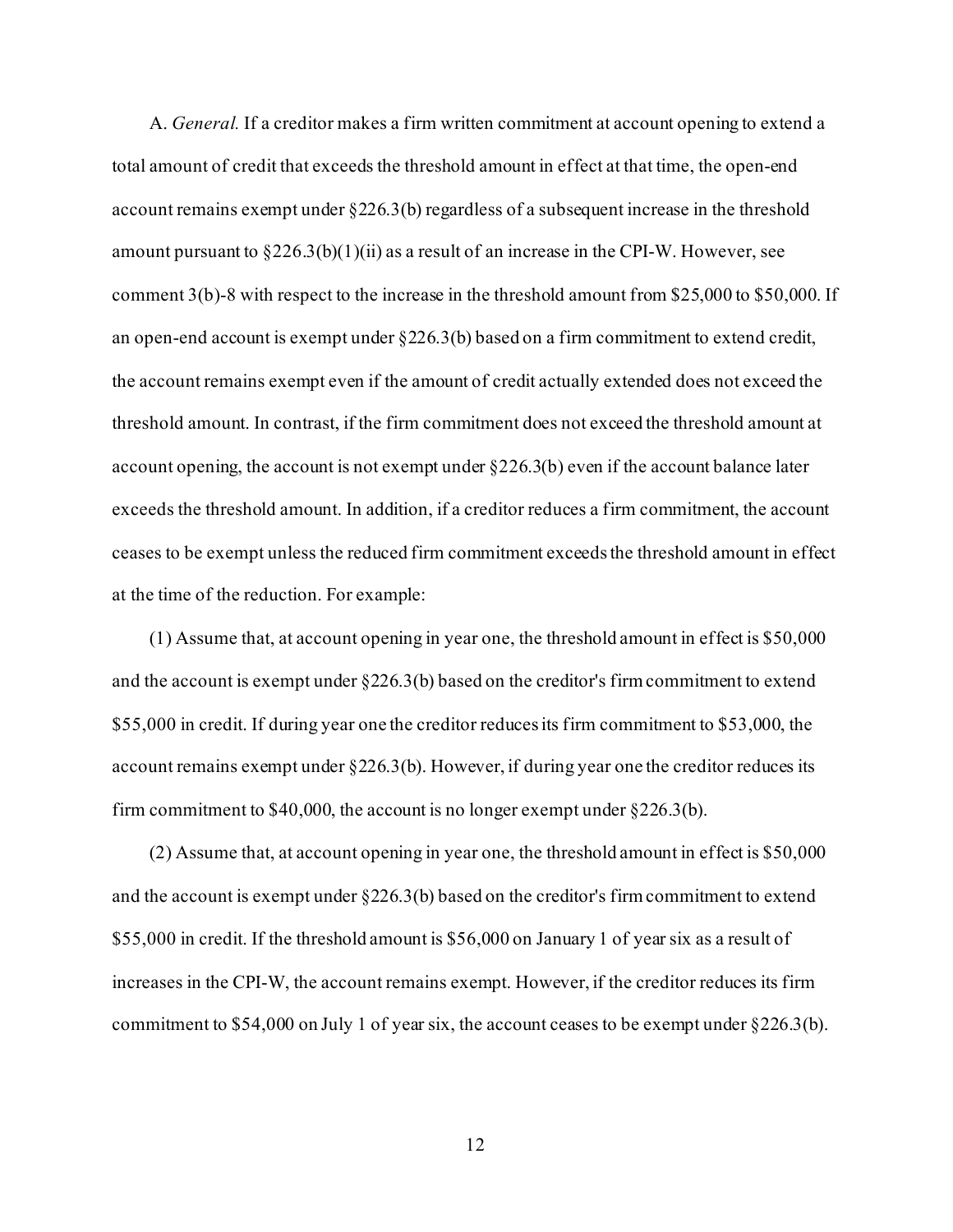B. *Initial extension of credit.* If an open-end account qualifies for a §226.3(b) exemption at account opening based on a firm commitment, that account may also subsequently qualify for a §226.3(b) exemption based on an initial extension of credit. However, that initial extension must be a single advance in excess of the threshold amount in effect at the time the extension is made. In addition, the account must continue to qualify for an exemption based on the firm commitment until the initial extension of credit is made. For example:

(1) Assume that, at account opening in year one, the threshold amount in effect is \$50,000 and the account is exempt under §226.3(b) based on the creditor's firm commitment to extend \$55,000 in credit. The account is not used for an extension of credit during year one. On January 1 of year two, the threshold amount is increased to \$51,000 pursuant to  $\S 226.3(b)(1)(ii)$  as a result of an increase in the CPI-W. On July 1 of year two, the consumer uses the account for an initial extension of \$52,000. As a result of this extension of credit, the account remains exempt under §226.3(b) even if, after July 1 of year two, the creditor reduces the firm commitment to \$51,000 or less.

(2) Same facts as in paragraph  $4.i\nu.B(1)$  of this section except that the consumer uses the account for an initial extension of \$30,000 on July 1 of year two and for an extension of \$22,000 on July 15 of year two. In these circumstances, the account is not exempt under §226.3(b) based on the \$30,000 initial extension of credit because that extension did not exceed the applicable threshold amount (\$51,000), although the account remains exempt based on the firm commitment to extend \$55,000 in credit.

(3) Same facts as in paragraph 4.iv.B(1) of this section except that, on April 1 of year two, the creditor reduces the firm commitment to \$50,000, which is below the \$51,000 threshold then in effect. Because the account ceases to qualify for a §226.3(b) exemption on April 1 of year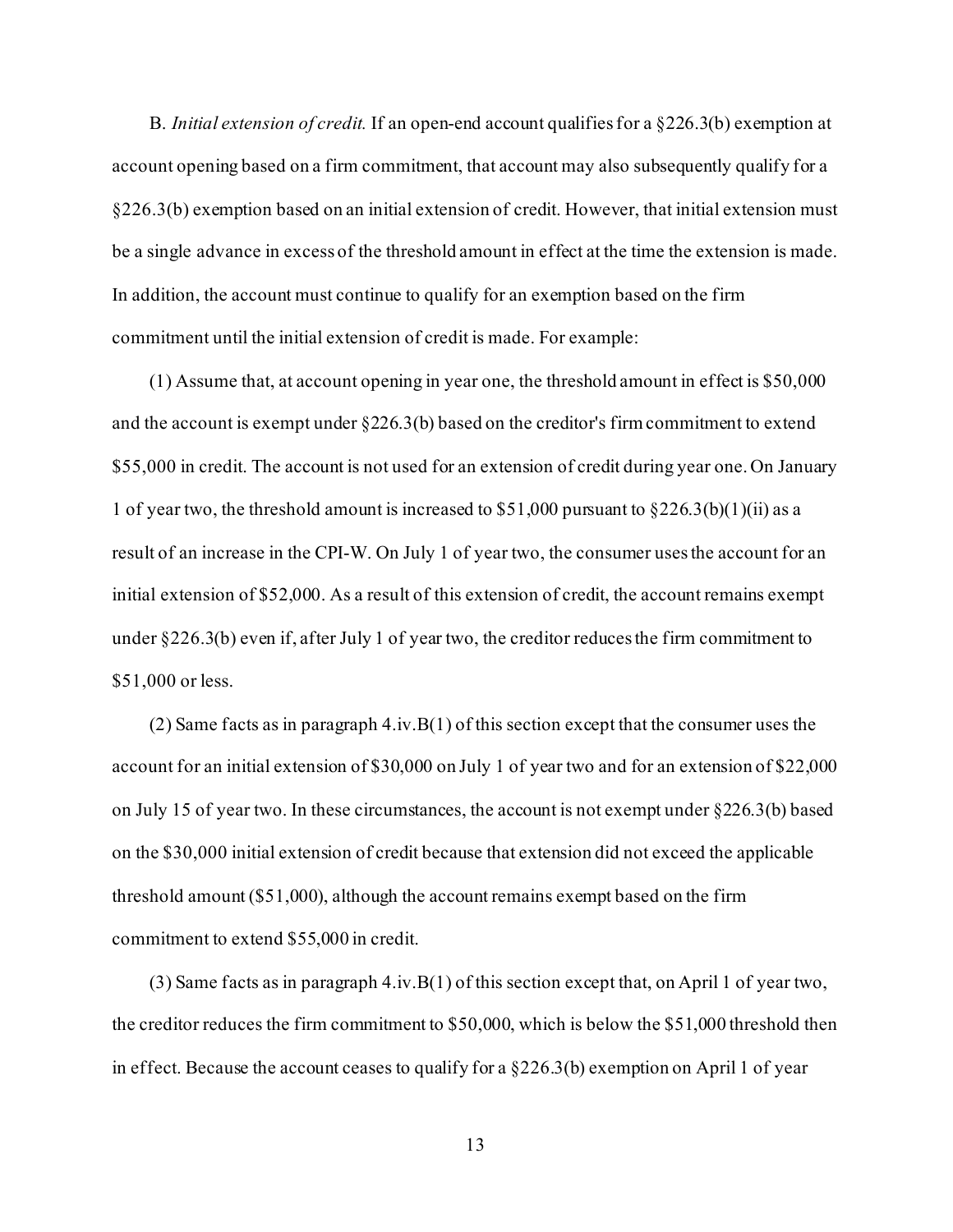two, the account does not qualify for a §226.3(b) exemption based on a \$52,000 initial extension of credit on July 1 of year two.

## 5. *Closed-end credit.*

i. *Qualifying for exemption.* A closed-end loan is exempt under §226.3(b) (unless the extension of credit is secured by any real property, or by personal property used or expected to be used as the consumer's principal dwelling; or is a private education loan as defined in  $§226.46(b)(5)$ , if either of the following conditions is met.

A. The creditor makes an extension of credit at consummation that exceeds the threshold amount in effect at the time of consummation. In these circumstances, the loan remains exempt under §226.3(b) even if the amount owed is subsequently reduced below the threshold amount (such as through repayment of the loan).

B. The creditor makes a commitment at consummation to extend a total amount of credit in excess of the threshold amount in effect at the time of consummation. In these circumstances, the loan remains exempt under §226.3(b) even if the total amount of credit extended does not exceed the threshold amount.

ii. *Subsequent changes.* If a creditor makes a closed-end extension of credit or commitment to extend closed-end credit that exceeds the threshold amount in effect at the time of consummation, the closed-end loan remains exempt under §226.3(b) regardless of a subsequent increase in the threshold amount. However, a closed-end loan is not exempt under §226.3(b) merely because it is used to satisfy and replace an existing exempt loan, unless the new extension of credit is itself exempt under the applicable threshold amount. For example, assume a closedend loan that qualified for a §226.3(b) exemption at consummation in year one is refinanced in year ten and that the new loan amount is less than the threshold amount in effect in year ten. In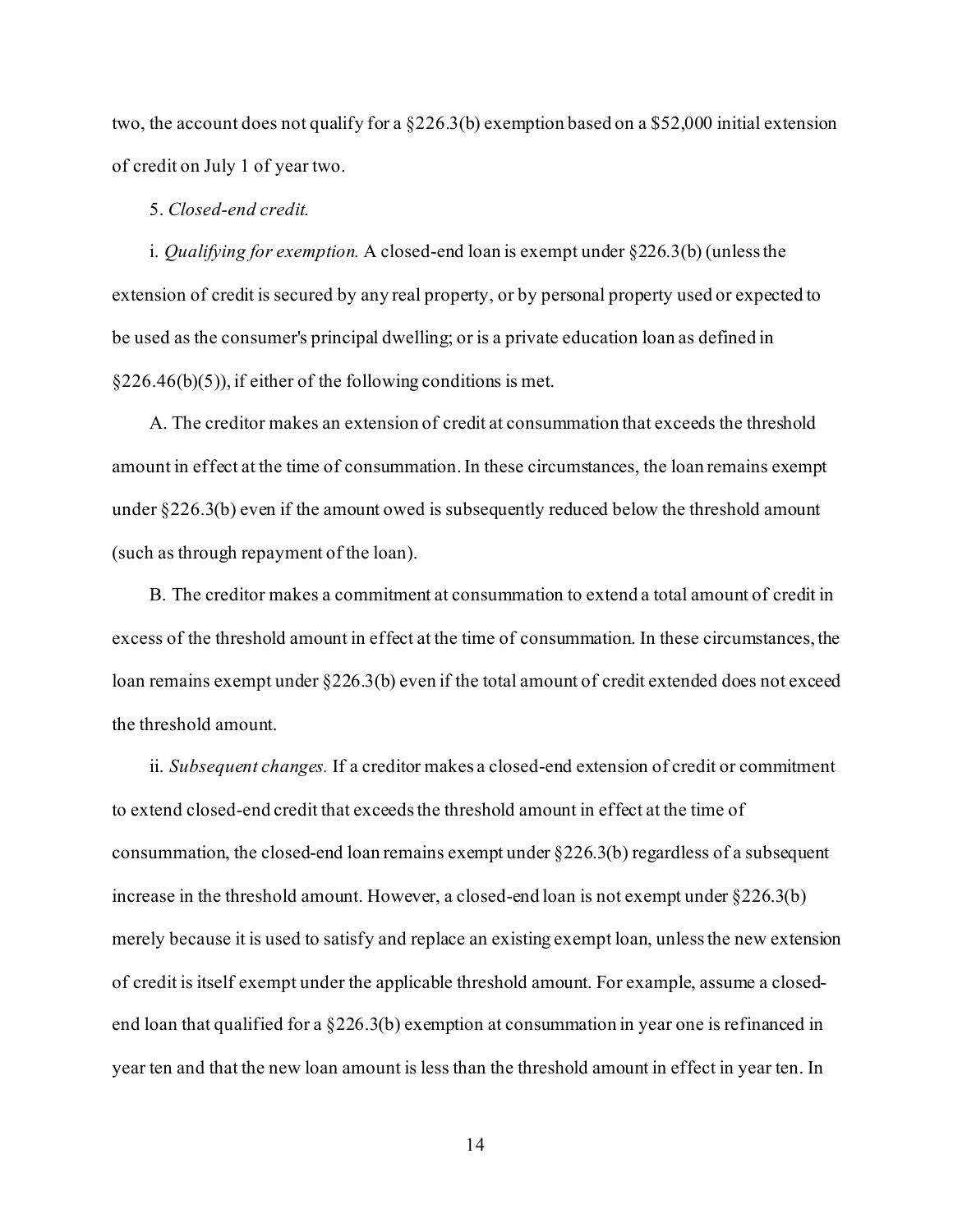these circumstances, the creditor must comply with all of the applicable requirements of this part with respect to the year ten transaction if the original loan is satisfied and replaced by the new loan, which is not exempt under §226.3(b). See also comment 3(b)-6.

6. *Addition of a security interest in real property or a dwelling after account opening or consummation.*

i. *Open-end credit.* For open-end accounts, if, after account opening, a security interest is taken in real property, or in personal property used or expected to be used as the consumer's principal dwelling, a previously exempt account ceases to be exempt under §226.3(b) and the creditor must begin to comply with all of the applicable requirements of this part within a reasonable period of time. See comment 3(b)-4.ii. If a security interest is taken in the consumer's principal dwelling, the creditor must also give the consumer the right to rescind the security interest consistent with §226.15.

ii. *Closed-end credit.* For closed-end loans, if, after consummation, a security interest is taken in any real property, or in personal property used or expected to be used as the consumer's principal dwelling, an exempt loan remains exempt under §226.3(b). However, the addition of a security interest in the consumer's principal dwelling is a transaction for purposes of §226.23, and the creditor must give the consumer the right to rescind the security interest consistent with that section. See  $\S 226.23(a)(1)$  and the accompanying commentary. In contrast, if a closed-end loan that is exempt under §226.3(b) is satisfied and replaced by a loan that is secured by any real property, or by personal property used or expected to be used as the consumer's principal dwelling, the new loan is not exempt under §226.3(b) and the creditor must comply with all of the applicable requirements of this part. See comment 3(b)-5.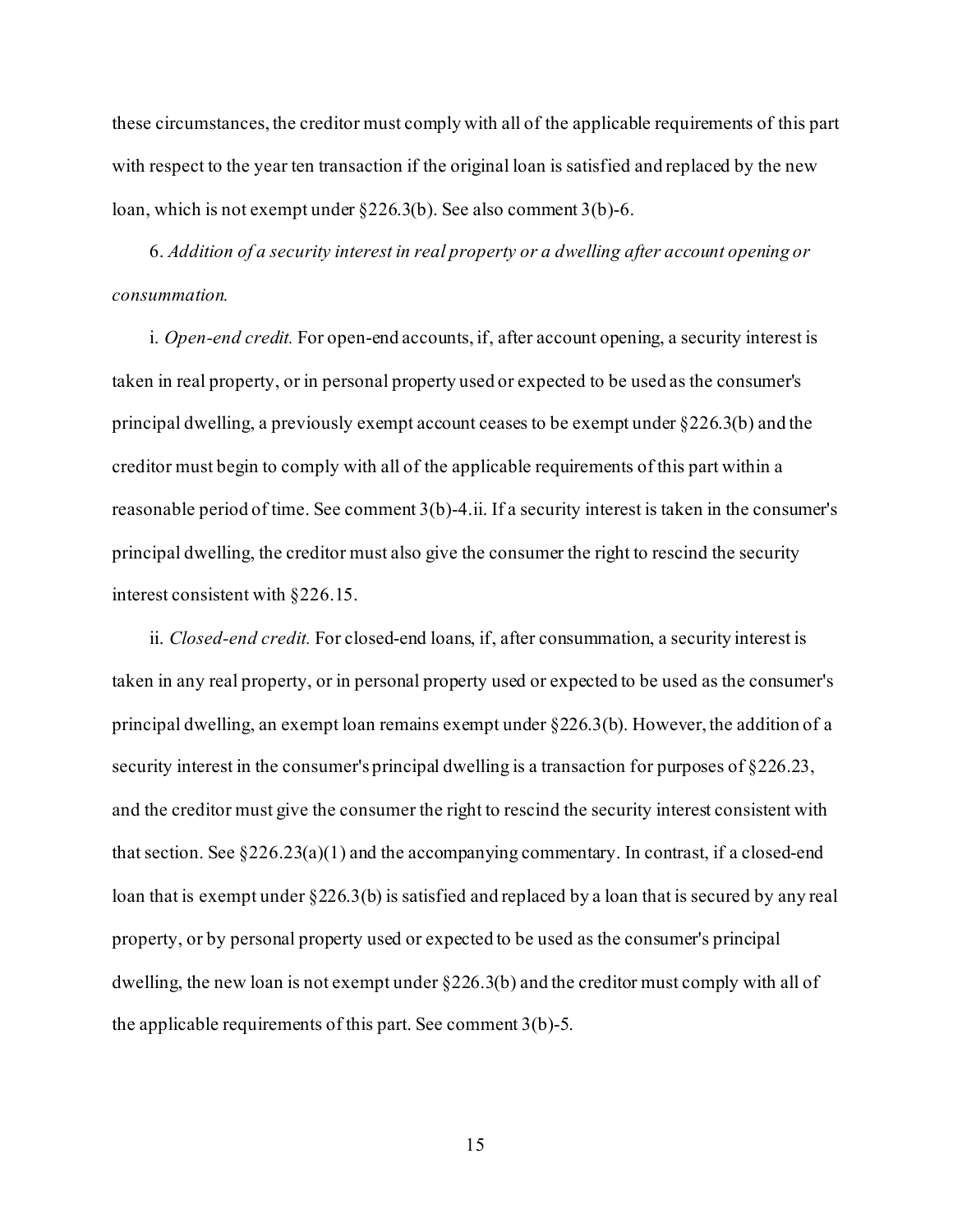7. *Application to extensions secured by mobile homes.*Because a mobile home can be a dwelling under  $\S 226.2(a)(19)$ , the exemption in  $\S 226.3(b)$  does not apply to a credit extension secured by a mobile home that is used or expected to be used as the principal dwelling of the consumer. See comment 3(b)-6.

8. *Transition rule for open-end accounts exempt prior to July 21, 2011.* Section 226.3(b)(2) applies only to open-end accounts opened prior to July 21, 2011. Section 226.3(b)(2) does not apply if a security interest is taken by the creditor in any real property, or in personal property used or expected to be used as the consumer's principal dwelling. If, on July 20, 2011, an openend account is exempt under §226.3(b) based on a firm commitment to extend credit in excess of \$25,000, the account remains exempt under §226.3(b)(2) until December 31, 2011 (unless the firm commitment is reduced to \$25,000 or less). If the firm commitment is increased on or before December 31, 2011 to an amount in excess of \$50,000, the account remains exempt under  $\S226.3(b)(1)$  regardless of subsequent increases in the threshold amount as a result of increases in the CPI-W. If the firm commitment is not increased on or before December 31, 2011 to an amount in excess of \$50,000, the account ceases to be exempt under  $\S 226.3(b)$  based on a firm commitment to extend credit. For example:

i. Assume that, on July 20, 2011, the account is exempt under §226.3(b) based on the creditor's firm commitment to extend \$30,000 in credit. On November 1, 2011, the creditor increases the firm commitment on the account to \$55,000. In these circumstances, the account remains exempt under §226.3(b)(1) regardless of subsequent increases in the threshold amount as a result of increases in the CPI-W.

ii. Same facts as paragraph 8.i. of this section except, on November 1, 2011, the creditor increases the firm commitment on the account to \$40,000. In these circumstances, the account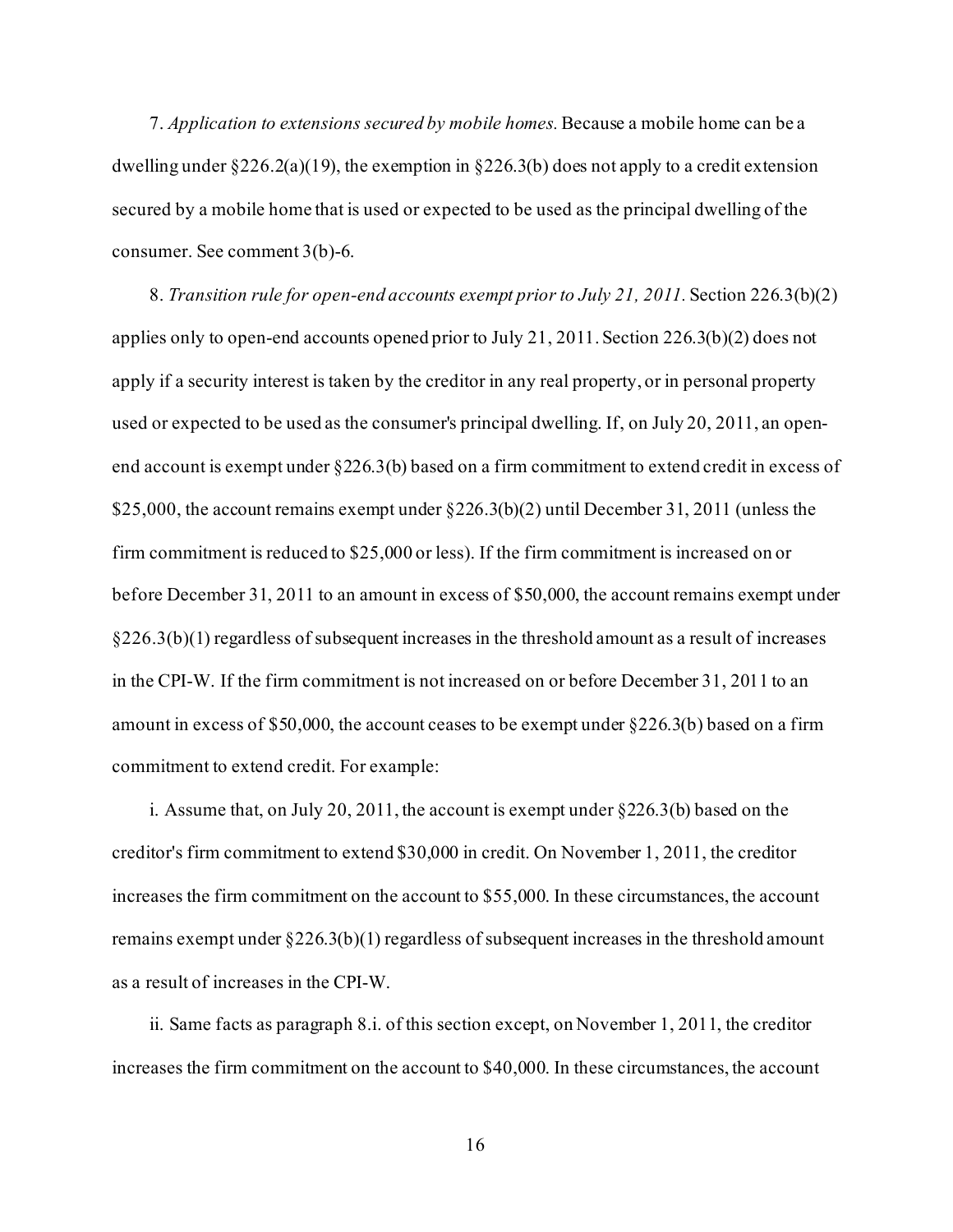ceases to be exempt under  $\S 226.3(b)(2)$  after December 31, 2011, and the creditor must begin to comply with the applicable requirements of this part.

\* \* \* \* \*

# **BUREAU OF CONSUMER FINANCIAL PROTECTION**

#### **Authority and Issuance**

For the reasons set forth in the preamble, the Bureau amends Regulation  $Z$ , 12 CFR part

1026, as set forth below:

### **PART 1026—TRUTH IN LENDING (REGULATION Z)**

3. The authority citation for part 1026 continues to read as follows:

**Authority:** 12 U.S.C. 2601, 2603-2605, 2607, 2609, 2617, 3353, 5511, 5512, 5532, 5581; 15 U.S.C. 1601 *et seq*.

4. In Supplement I to part 1026, under *Section 1026.3—Exempt Transactions*, revise

*3(b)—Credit Over Applicable Threshold Amount* to read as follows:

#### **Supplement I to Part 1026—Official Interpretations**

\* \* \* \* \*

*Section 1026.3—Exempt Transactions*

\* \* \* \* \*

3(b) Credit Over Applicable Threshold Amount

1. *Threshold amount.* For purposes of §1026.3(b), the threshold amount in effect during a particular period is the amount stated in comment 3(b)-3 below for that period. The threshold amount is adjusted effective January 1 of each year by any annual percentage increase in the Consumer Price Index for Urban Wage Earners and Clerical Workers (CPI-W) that was in effect on the preceding June 1. Comment 3(b)-3 will be amended to provide the threshold amount for the upcoming year after the annual percentage change in the CPI-W that was in effect on June 1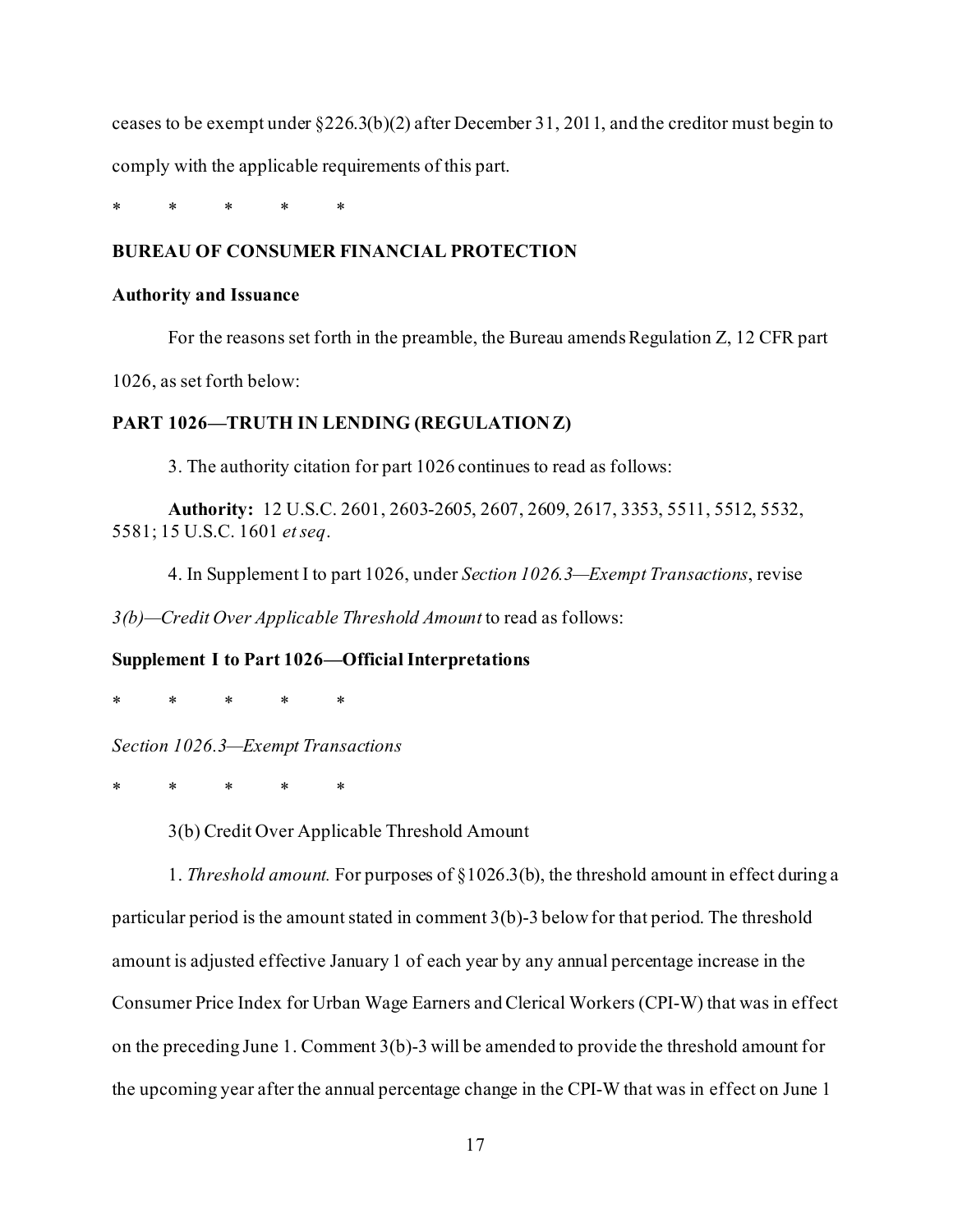becomes available. Any increase in the threshold amount will be rounded to the nearest \$100 increment. For example, if the annual percentage increase in the CPI-W would result in a \$950 increase in the threshold amount, the threshold amount will be increased by \$1,000. However, if the annual percentage increase in the CPI-W would result in a \$949 increase in the threshold amount, the threshold amount will be increased by \$900.

2. *No increase in the CPI-W.* If the CPI-W in effect on June 1 does not increase from the CPI-W in effect on June 1 of the previous year, the threshold amount effective the following January 1 through December 31 will not change from the previous year. When this occurs, for the years that follow, the threshold is calculated based on the annual percentage change in the CPI-W applied to the dollar amount that would have resulted, after rounding, if decreases and any subsequent increases in the CPI-W had been taken into account.

i. *Net increases.* If the resulting amount calculated, after rounding, is greater than the current threshold, then the threshold effective January 1 the following year will increase accordingly.

ii. *Net decreases.* If the resulting amount calculated, after rounding, is equal to or less than the current threshold, then the threshold effective January 1 the following year will not change, but future increases will be calculated based on the amount that would have resulted.

3. *Threshold.* For purposes of §1026.3(b), the threshold amount in effect during a particular period is the amount stated below for that period.

i. Prior to July 21, 2011, the threshold amount is \$25,000.

ii. From July 21, 2011 through December 31, 2011, the threshold amount is \$50,000. iii. From January 1, 2012 through December 31, 2012, the threshold amount is \$51,800. iv. From January 1, 2013 through December 31, 2013, the threshold amount is \$53,000.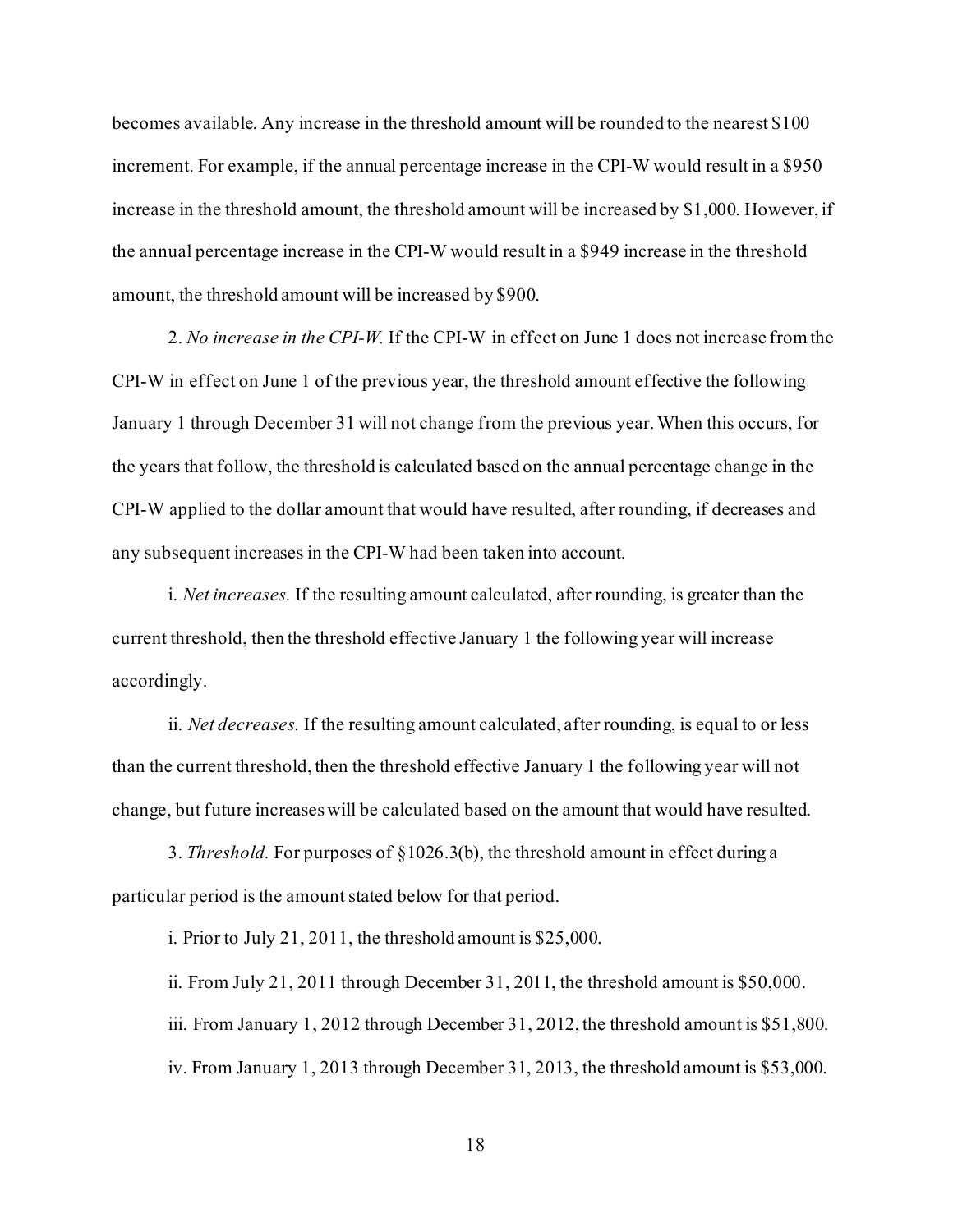v. From January 1, 2014 through December 31, 2014, the threshold amount is \$53,500. vi. From January 1, 2015 through December 31, 2015, the threshold amount is \$54,600. vii. From January 1, 2016 through December 31, 2016, the threshold amount is \$54,600. viii. From January 1, 2017 through December 31, 2017, the threshold amount is \$54,600. ix. From January 1, 2018 through December 31, 2018, the threshold amount is \$55,800. x. From January 1, 2019 through December 31, 2019, the threshold amount is \$57,200. xi. From January 1, 2020 through December 31, 2020, the threshold amount is \$58,300. xii. From January 1, 2021 through December 31, 2021, the threshold amount is \$58,300.

4. *Open-end credit.* i. *Qualifying for exemption.* An open-end account is exempt under §1026.3(b) (unless secured by real property, or by personal property used or expected to be used as the consumer's principal dwelling) if either of the following conditions is met:

A. The creditor makes an initial extension of credit at or after account opening that exceeds the threshold amount in effect at the time the initial extension is made. If a creditor makes an initial extension of credit after account opening that does not exceed the threshold amount in effect at the time the extension is made, the creditor must have satisfied all of the applicable requirements of this part from the date the account was opened (or earlier, if applicable), including but not limited to the requirements of §1026.6 (account-opening disclosures), §1026.7 (periodic statements), §1026.52 (limitations on fees), and §1026.55 (limitations on increasing annual percentage rates, fees, and charges). For example:

*1*. Assume that the threshold amount in effect on January 1 is \$50,000. On February 1, an account is opened but the creditor does not make an initial extension of credit at that time. On July 1, the creditor makes an initial extension of credit of \$60,000. In this circumstance, no requirements of this part apply to the account.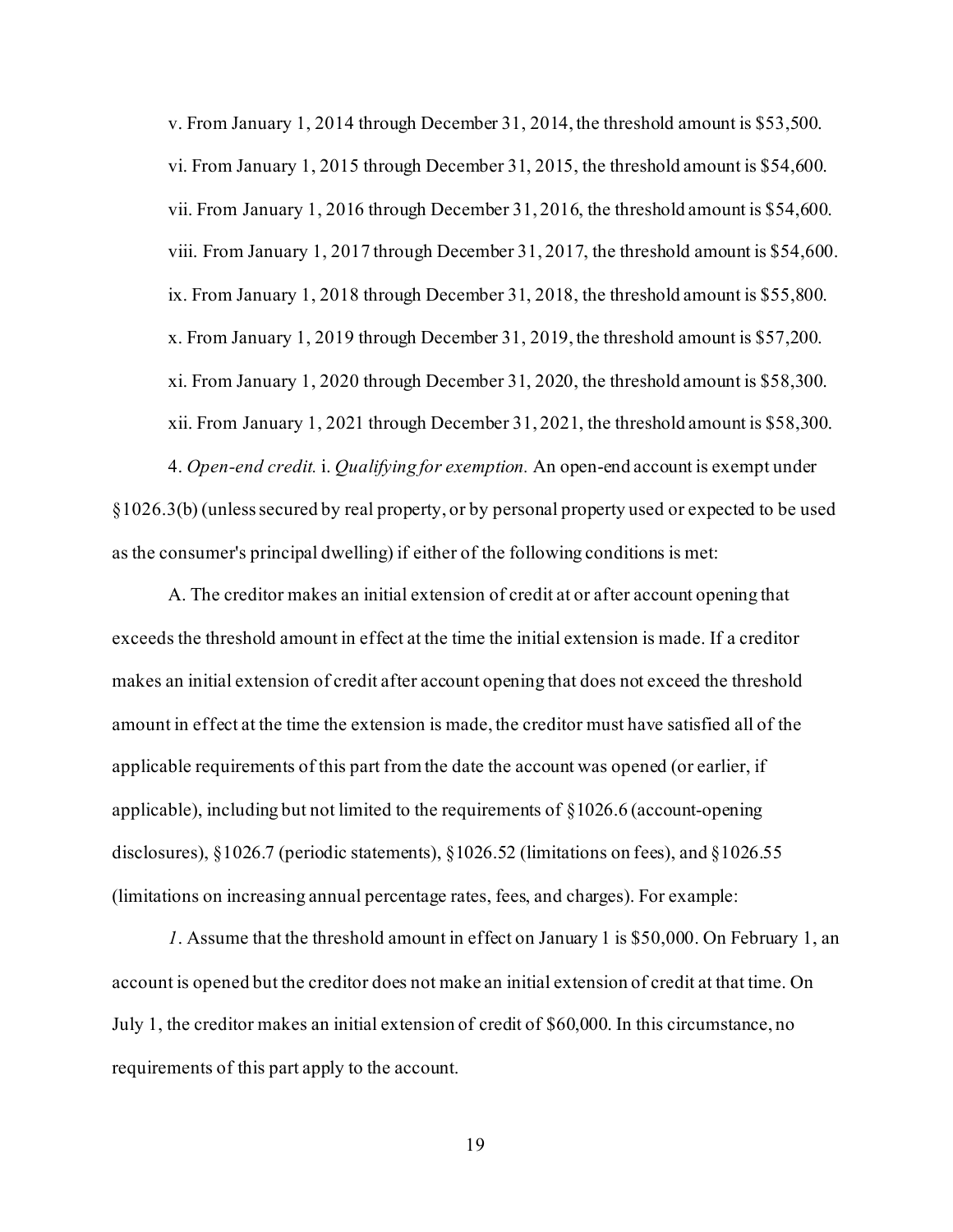*2*. Assume that the threshold amount in effect on January 1 is \$50,000. On February 1, an account is opened but the creditor does not make an initial extension of credit at that time. On July 1, the creditor makes an initial extension of credit of \$50,000 or less. In this circumstance, the account is not exempt and the creditor must have satisfied all of the applicable requirements of this part from the date the account was opened (or earlier, if applicable).

B. The creditor makes a firm written commitment at account opening to extend a total amount of credit in excess of the threshold amount in effect at the time the account is opened with no requirement of additional credit information for any advances on the account (except as permitted from time to time with respect to open-end accounts pursuant to  $\S 1026.2(a)(20)$ .

ii. *Subsequent changes generally.* Subsequent changes to an open-end account or the threshold amount may result in the account no longer qualifying for the exemption in §1026.3(b). In these circumstances, the creditor must begin to comply with all of the applicable requirements of this part within a reasonable period of time after the account ceases to be exempt. Once an account ceases to be exempt, the requirements of this part apply to any balances on the account. The creditor, however, is not required to comply with the requirements of this part with respect to the period of time during which the account was exempt. For example, if an open-end credit account ceases to be exempt, the creditor must within a reasonable period of time provide the disclosures required by §1026.6 reflecting the current terms of the account and begin to provide periodic statements consistent with §1026.7. However, the creditor is not required to disclose fees or charges imposed while the account was exempt. Furthermore, if the creditor provided disclosures consistent with the requirements of this part while the account was exempt, it is not required to provide disclosures required by §1026.6 reflecting the current terms of the account. See also comment 3(b)-6.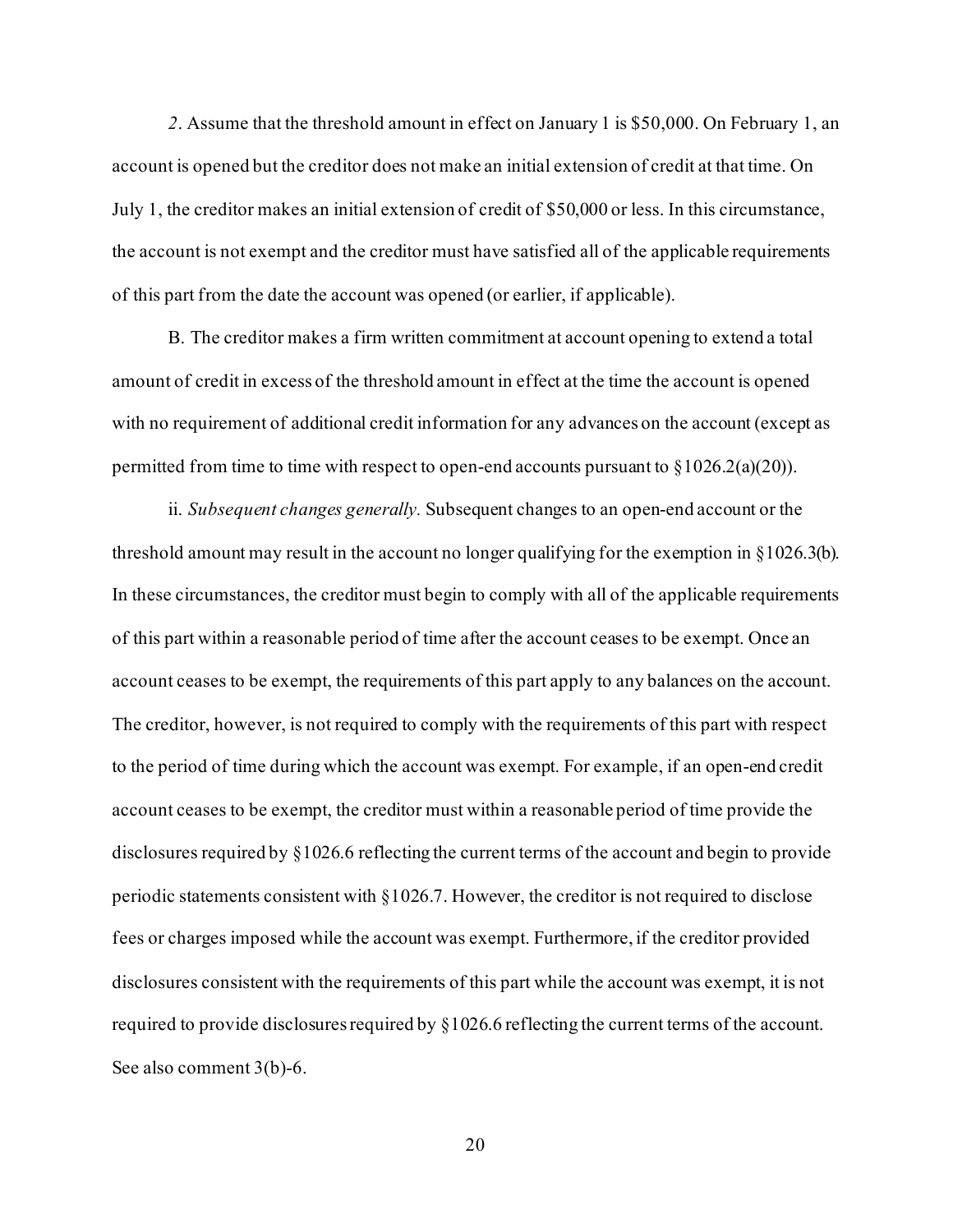iii. *Subsequent changes when exemption is based on initial extension of credit.* If a creditor makes an initial extension of credit that exceeds the threshold amount in effect at that time, the open-end account remains exempt under  $\S 1026.3(b)$  regardless of a subsequent increase in the threshold amount, including an increase pursuant to  $\S 1026.3(b)(1)(ii)$  as a result of an increase in the CPI-W. Furthermore, in these circumstances, the account remains exempt even if there are no further extensions of credit, subsequent extensions of credit do not exceed the threshold amount, the account balance is subsequently reduced below the threshold amount (such as through repayment of the extension), or the credit limit for the account is subsequently reduced below the threshold amount. However, if the initial extension of credit on an account does not exceed the threshold amount in effect at the time of the extension, the account is not exempt under §1026.3(b) even if a subsequent extension exceeds the threshold amount or if the account balance later exceeds the threshold amount (for example, due to the subsequent accrual of interest).

#### iv. *Subsequent changes when exemption is based on firm commitment.*

A. *General.* If a creditor makes a firm written commitment at account opening to extend a total amount of credit that exceeds the threshold amount in effect at that time, the open-end account remains exempt under §1026.3(b) regardless of a subsequent increase in the threshold amount pursuant to  $\S 1026.3(b)(1)(ii)$  as a result of an increase in the CPI-W. However, see comment 3(b)-8 with respect to the increase in the threshold amount from \$25,000 to \$50,000. If an openend account is exempt under  $\S 1026.3(b)$  based on a firm commitment to extend credit, the account remains exempt even if the amount of credit actually extended does not exceed the threshold amount. In contrast, if the firm commitment does not exceed the threshold amount at account opening, the account is not exempt under §1026.3(b) even if the account balance later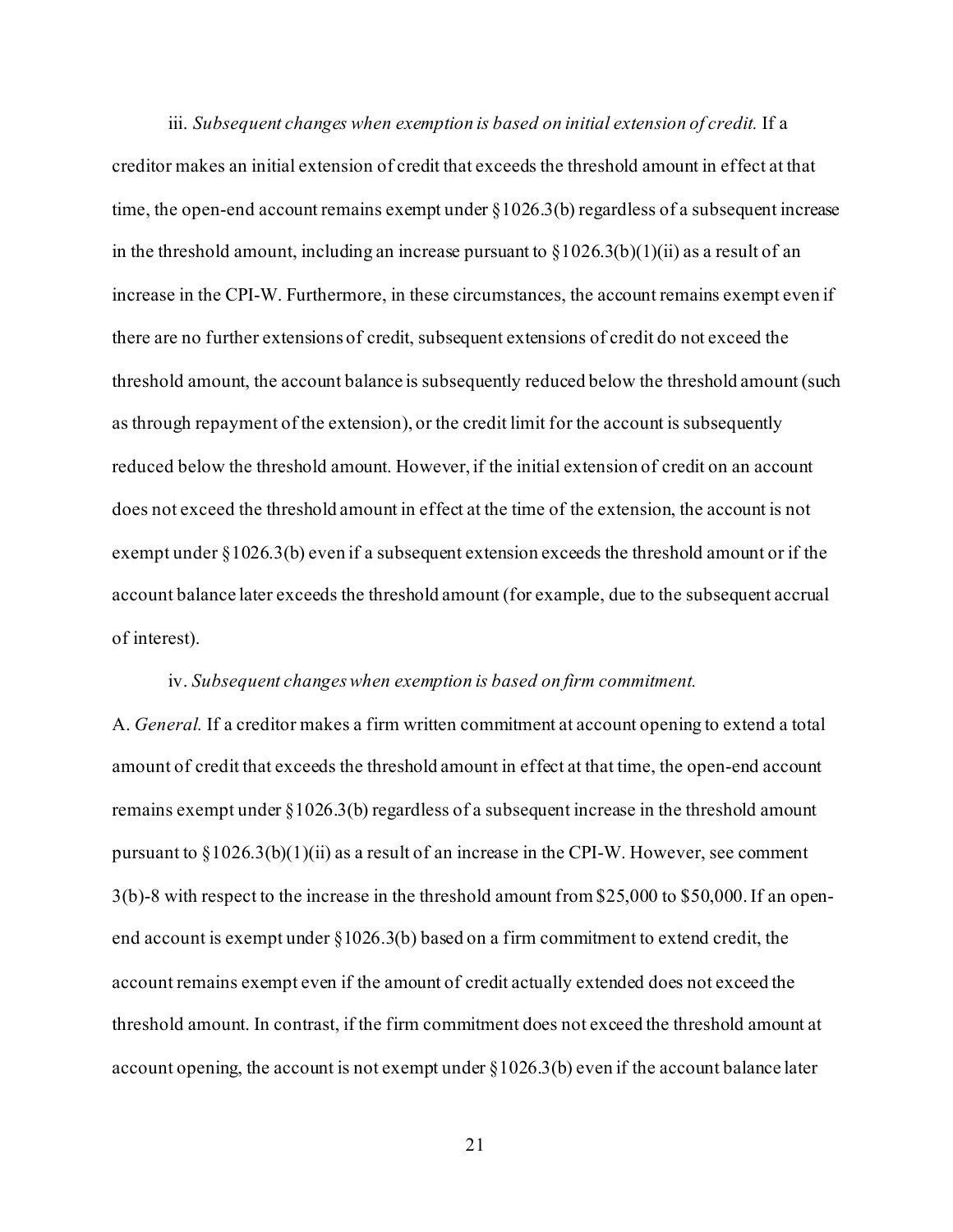exceeds the threshold amount. In addition, if a creditor reduces a firm commitment, the account ceases to be exempt unless the reduced firm commitment exceeds the threshold amount in effect at the time of the reduction. For example:

*1.* Assume that, at account opening in year one, the threshold amount in effect is \$50,000 and the account is exempt under §1026.3(b) based on the creditor's firm commitment to extend \$55,000 in credit. If during year one the creditor reduces its firm commitment to \$53,000, the account remains exempt under §1026.3(b). However, if during year one the creditor reduces its firm commitment to \$40,000, the account is no longer exempt under  $\S 1026.3(b)$ .

*2.* Assume that, at account opening in year one, the threshold amount in effect is \$50,000 and the account is exempt under  $\S 1026.3(b)$  based on the creditor's firm commitment to extend \$55,000 in credit. If the threshold amount is \$56,000 on January 1 of year six as a result of increases in the CPI-W, the account remains exempt. However, if the creditor reduces its firm commitment to \$54,000 on July 1 of year six, the account ceases to be exempt under §1026.3(b).

B. *Initial extension of credit.* If an open-end account qualifies for a §1026.3(b) exemption at account opening based on a firm commitment, that account may also subsequently qualify for a §1026.3(b) exemption based on an initial extension of credit. However, that initial extension must be a single advance in excess of the threshold amount in effect at the time the extension is made. In addition, the account must continue to qualify for an exemption based on the firm commitment until the initial extension of credit is made. For example:

*1.* Assume that, at account opening in year one, the threshold amount in effect is \$50,000 and the account is exempt under  $\S 1026.3(b)$  based on the creditor's firm commitment to extend \$55,000 in credit. The account is not used for an extension of credit during year one. On January 1 of year two, the threshold amount is increased to \$51,000 pursuant to  $\S 1026.3(b)(1)(ii)$  as a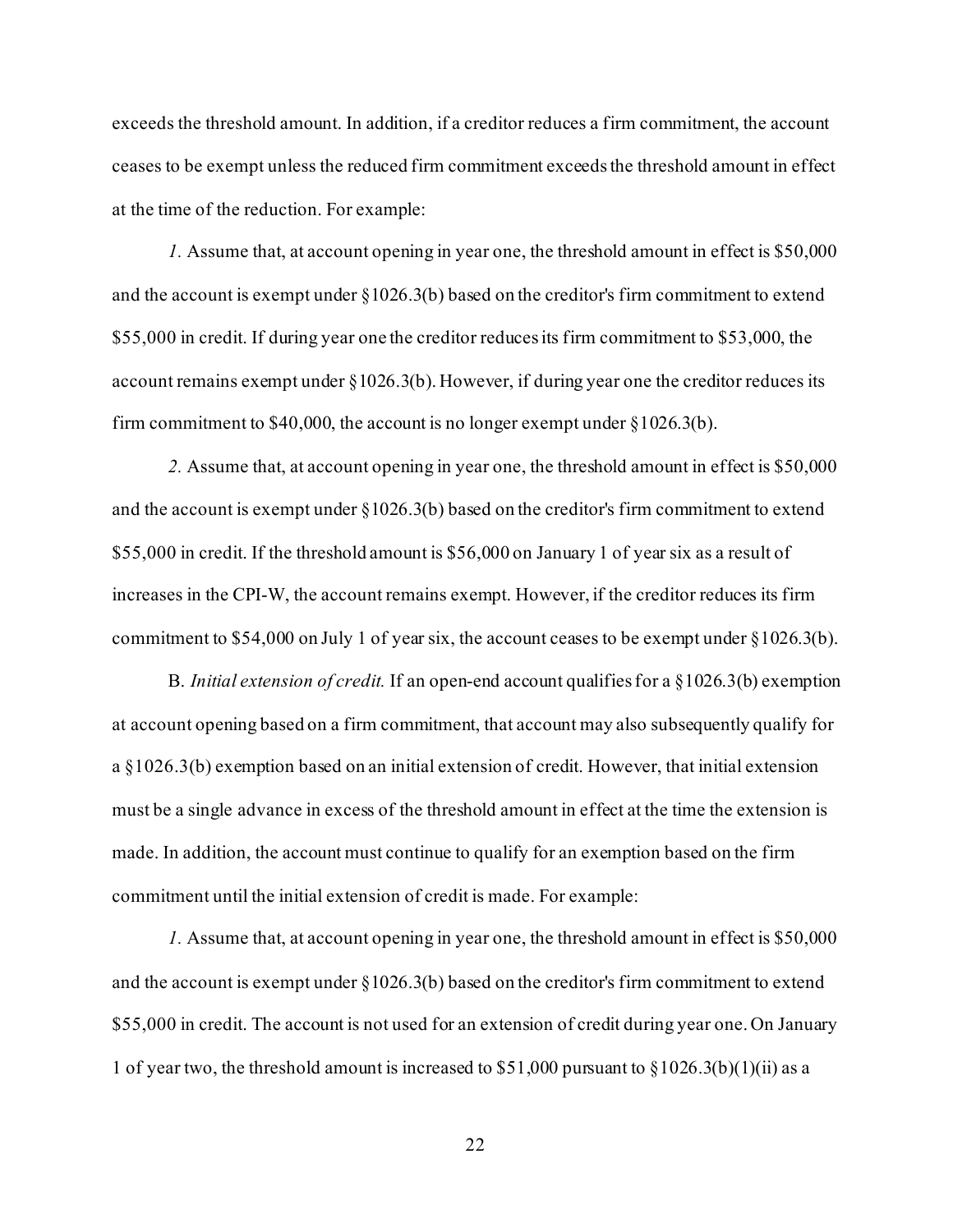result of an increase in the CPI-W. On July 1 of year two, the consumer uses the account for an initial extension of \$52,000. As a result of this extension of credit, the account remains exempt under §1026.3(b) even if, after July 1 of year two, the creditor reduces the firm commitment to \$51,000 or less.

*2.* Same facts as in paragraph 4.iv.B.1 of this section except that the consumer uses the account for an initial extension of \$30,000 on July 1 of year two and for an extension of \$22,000 on July 15 of year two. In these circumstances, the account is not exempt under  $\S 1026.3(b)$  based on the \$30,000 initial extension of credit because that extension did not exceed the applicable threshold amount (\$51,000), although the account remains exempt based on the firm commitment to extend \$55,000 in credit.

*3.* Same facts as in paragraph 4.iv.B.1 of this section except that, on April 1 of year two, the creditor reduces the firm commitment to \$50,000, which is below the \$51,000 threshold then in effect. Because the account ceases to qualify for a §1026.3(b) exemption on April 1 of year two, the account does not qualify for a §1026.3(b) exemption based on a \$52,000 initial extension of credit on July 1 of year two.

5. *Closed-end credit.* i. *Qualifying for exemption.* A closed-end loan is exempt under §1026.3(b) (unless the extension of credit is secured by real property, or by personal property used or expected to be used as the consumer's principal dwelling; or is a private education loan as defined in  $\S 1026.46(b)(5)$ , if either of the following conditions is met:

A. The creditor makes an extension of credit at consummation that exceeds the threshold amount in effect at the time of consummation. In these circumstances, the loan remains exempt under §1026.3(b) even if the amount owed is subsequently reduced below the threshold amount (such as through repayment of the loan).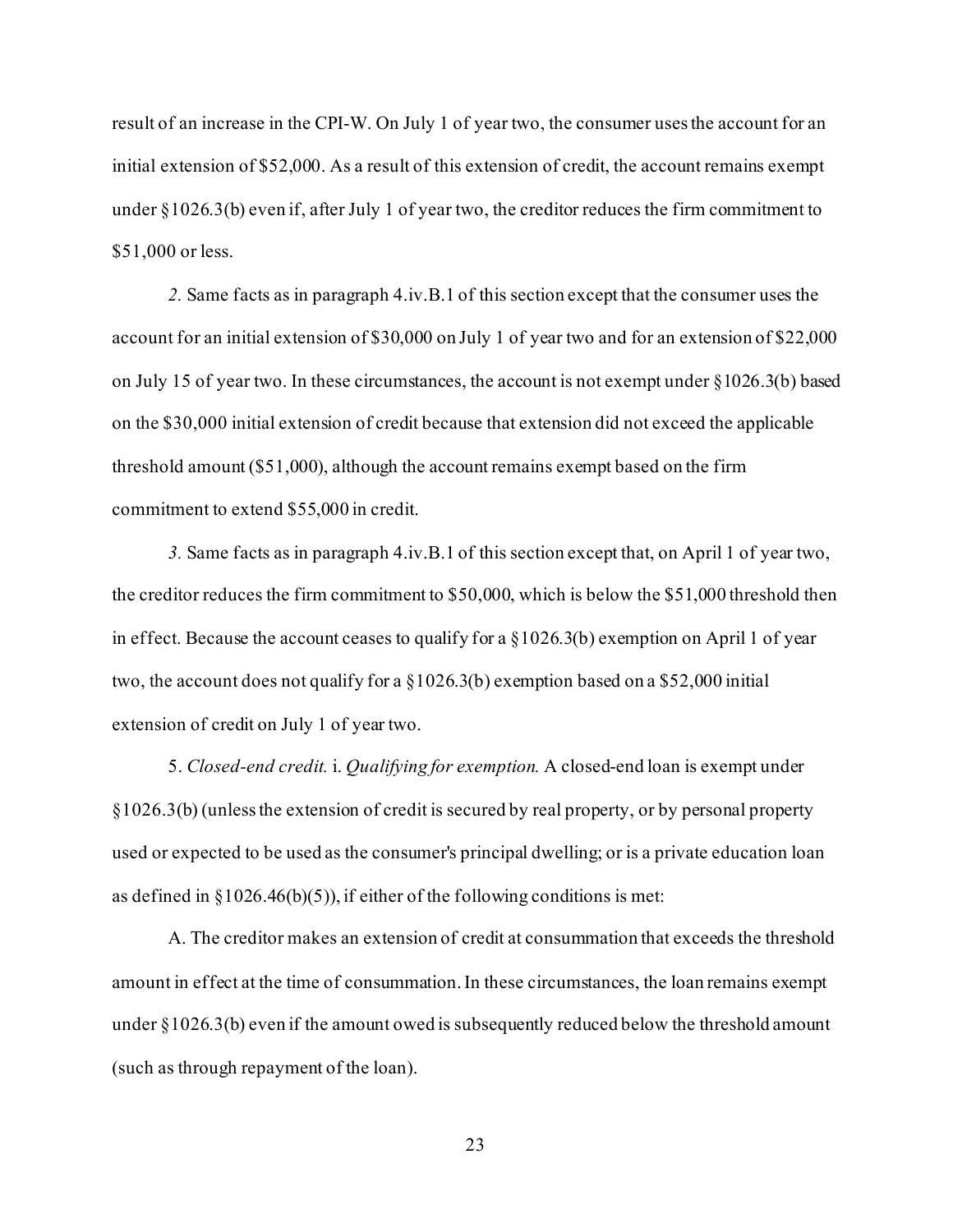B. The creditor makes a commitment at consummation to extend a total amount of credit in excess of the threshold amount in effect at the time of consummation. In these circumstances, the loan remains exempt under §1026.3(b) even if the total amount of credit extended does not exceed the threshold amount.

ii. *Subsequent changes.* If a creditor makes a closed-end extension of credit or commitment to extend closed-end credit that exceeds the threshold amount in effect at the time of consummation, the closed-end loan remains exempt under §1026.3(b) regardless of a subsequent increase in the threshold amount. However, a closed-end loan is not exempt under §1026.3(b) merely because it is used to satisfy and replace an existing exempt loan, unless the new extension of credit is itself exempt under the applicable threshold amount. For example, assume a closed-end loan that qualified for a §1026.3(b) exemption at consummation in year one is refinanced in year ten and that the new loan amount is less than the threshold amount in effect in year ten. In these circumstances, the creditor must comply with all of the applicable requirements of this part with respect to the year ten transaction if the original loan is satisfied and replaced by the new loan, which is not exempt under  $\S 1026.3(b)$ . See also comment 3(b)-6.

6. *Addition of a security interest in real property or a dwelling after account opening or consummation.* i. *Open-end credit.* For open-end accounts, if after account opening a security interest is taken in real property, or in personal property used or expected to be used as the consumer's principal dwelling, a previously exempt account ceases to be exempt under §1026.3(b) and the creditor must begin to comply with all of the applicable requirements of this part within a reasonable period of time. See comment 3(b)-4.ii. If a security interest is taken in the consumer's principal dwelling, the creditor must also give the consumer the right to rescind the security interest consistent with §1026.15.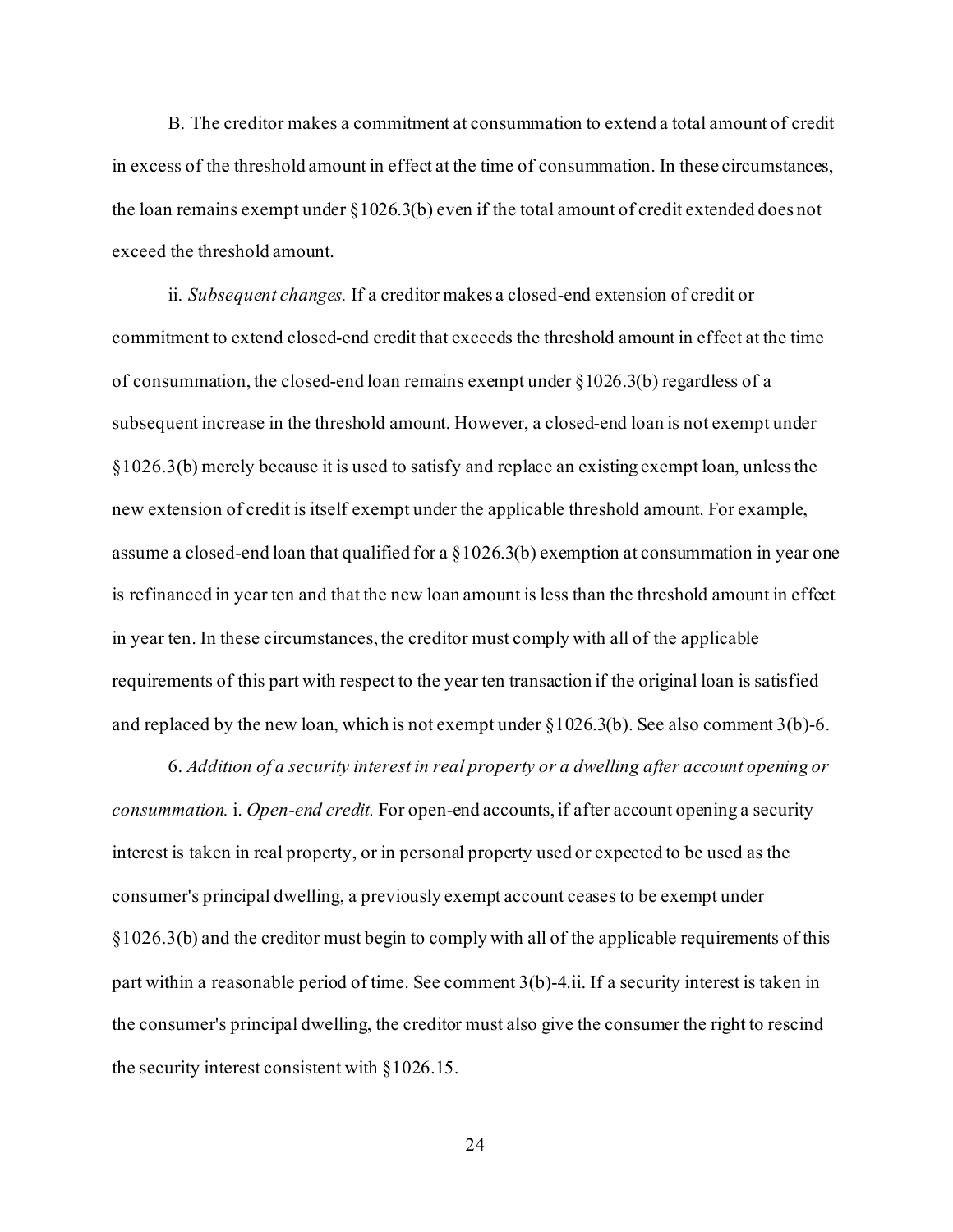ii. *Closed-end credit.* For closed-end loans, if after consummation a security interest is taken in real property, or in personal property used or expected to be used as the consumer's principal dwelling, an exempt loan remains exempt under §1026.3(b). However, the addition of a security interest in the consumer's principal dwelling is a transaction for purposes of §1026.23, and the creditor must give the consumer the right to rescind the security interest consistent with that section. See  $\S 1026.23(a)(1)$  and its commentary. In contrast, if a closed-end loan that is exempt under §1026.3(b) is satisfied and replaced by a loan that is secured by real property, or by personal property used or expected to be used as the consumer's principal dwelling, the new loan is not exempt under §1026.3(b), and the creditor must comply with all of the applicable requirements of this part. See comment 3(b)-5.

7. *Application to extensions secured by mobile homes.*Because a mobile home can be a dwelling under  $\S 1026.2(a)(19)$ , the exemption in  $\S 1026.3(b)$  does not apply to a credit extension secured by a mobile home that is used or expected to be used as the principal dwelling of the consumer. See comment 3(b)-6.

8. *Transition rule for open-end accounts exempt prior to July 21, 2011.* Section 1026.3(b)(2) applies only to open-end accounts opened prior to July 21, 2011. Section 1026.3(b)(2) does not apply if a security interest is taken by the creditor in real property, or in personal property used or expected to be used as the consumer's principal dwelling. If, on July 20, 2011, an open-end account is exempt under §1026.3(b) based on a firm commitment to extend credit in excess of \$25,000, the account remains exempt under  $\S 1026.3(b)(2)$  until December 31, 2011 (unless the firm commitment is reduced to \$25,000 or less). If the firm commitment is increased on or before December 31, 2011 to an amount in excess of \$50,000, the account remains exempt under  $\S 1026.3(b)(1)$  regardless of subsequent increases in the threshold